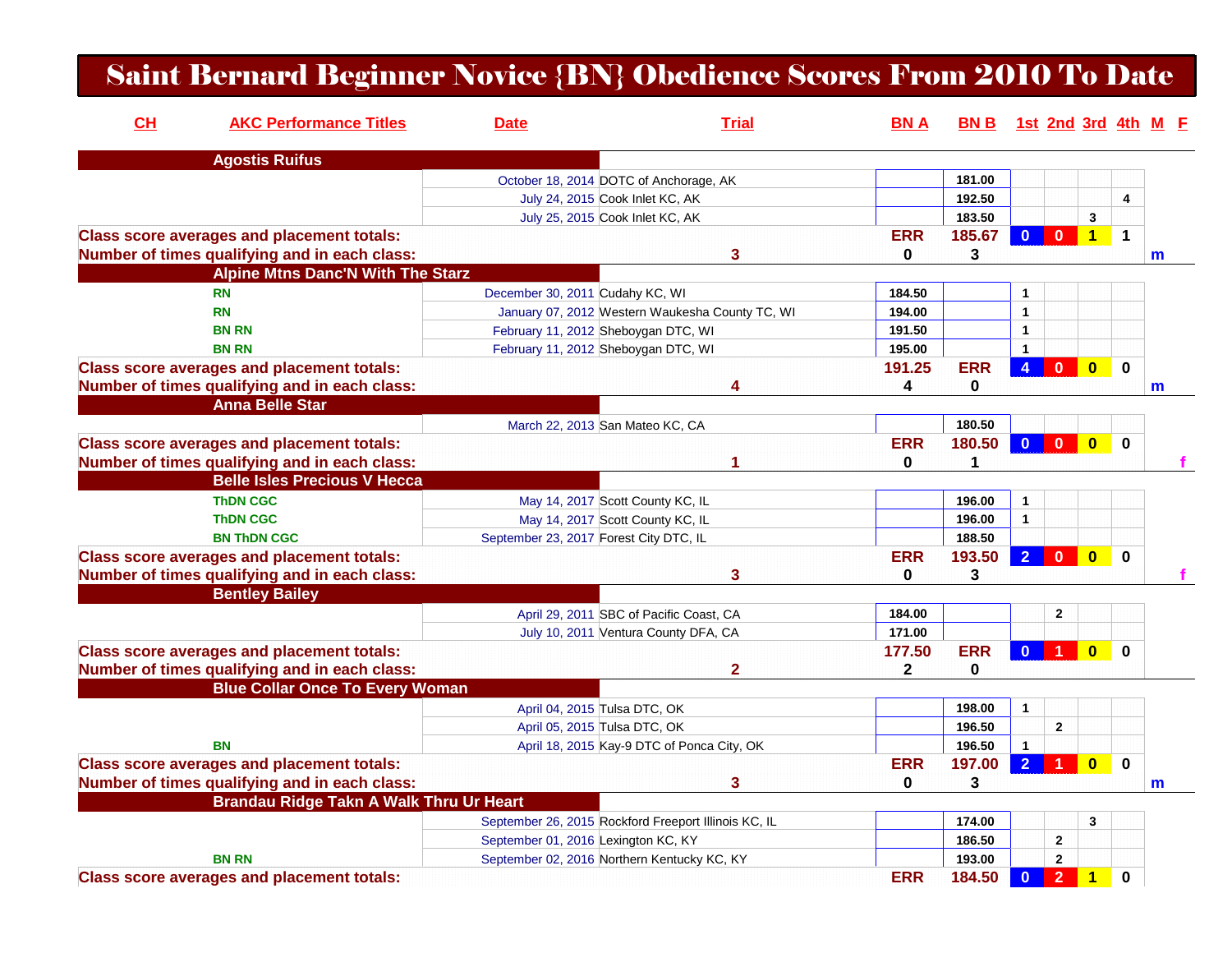| CL      | <b>AKC Performance Titles</b>                                           | <b>Date</b>                        | <b>Trial</b>                                            | <b>BNA</b>  | BN B 1st 2nd 3rd 4th M E |                         |                         |                         |              |              |
|---------|-------------------------------------------------------------------------|------------------------------------|---------------------------------------------------------|-------------|--------------------------|-------------------------|-------------------------|-------------------------|--------------|--------------|
|         | Number of times qualifying and in each class:                           |                                    | 3                                                       | 0           | 3                        |                         |                         |                         |              |              |
|         | <b>Brock Ranch Boogi Woogi Bogie</b>                                    |                                    |                                                         |             |                          |                         |                         |                         |              |              |
|         |                                                                         |                                    | July 28, 2017 North Arkansas KC, AR                     |             | 187.00                   |                         |                         |                         |              |              |
|         |                                                                         |                                    | July 29, 2017 North Arkansas KC, AR                     |             | 193.00                   | $\mathbf{1}$            |                         |                         |              |              |
|         | <b>Class score averages and placement totals:</b>                       |                                    |                                                         | <b>ERR</b>  | 190.00                   | $\overline{1}$          | $\mathbf{0}$            | $\overline{\mathbf{0}}$ | $\mathbf{0}$ |              |
|         | Number of times qualifying and in each class:<br><b>Clementine Rose</b> |                                    | $\mathbf{2}$                                            | 0           | $\mathbf{2}$             |                         |                         |                         |              |              |
|         |                                                                         |                                    | October 02, 2015 SBC of America #77/42/11, NE           | 176.00      |                          | 1                       |                         |                         |              |              |
|         |                                                                         | November 28, 2015 Conroe KC, TX    |                                                         | 179.50      |                          |                         |                         | 3                       |              |              |
|         | <b>BN RA THDN CGCA</b>                                                  |                                    | November 19, 2016 Central Oklahoma Golden Retriever, OK | 179.00      |                          |                         | $\mathbf{2}$            |                         |              |              |
|         | <b>Class score averages and placement totals:</b>                       |                                    |                                                         | 178.17      | <b>ERR</b>               |                         |                         |                         | $\mathbf{0}$ |              |
|         | Number of times qualifying and in each class:                           |                                    | 3                                                       | 3           | 0                        |                         |                         |                         |              |              |
|         | 2019-CHCornerstones Heartache Tonight                                   |                                    |                                                         |             |                          |                         |                         |                         |              |              |
| 2019-CH |                                                                         |                                    | October 07, 2019 SBC of America Regional, MO            | 189.50      |                          | 1                       |                         |                         |              |              |
| 2019-CH |                                                                         |                                    | October 08, 2019 SBC of America Regional, MO            | 190.50      |                          | $\mathbf{1}$            |                         |                         |              |              |
|         | <b>2019-CHBN</b>                                                        |                                    | October 11, 2019 SBC of America #81/46/15 OR            | 189.00      |                          | -1                      |                         |                         |              |              |
|         | <b>Class score averages and placement totals:</b>                       |                                    |                                                         | 189.67      | <b>ERR</b>               | $\overline{3}$          | $\mathbf{0}$            | $\mathbf{0}$            | $\mathbf 0$  |              |
|         | Number of times qualifying and in each class:                           |                                    | 3                                                       | 3           | 0                        |                         |                         |                         |              | m            |
|         | 2018-GCHP Elbas Aristo Presto                                           |                                    |                                                         |             |                          |                         |                         |                         |              |              |
|         | 2018-GCHPRN CGCA                                                        | November 01, 2018 Palisades KC, NJ |                                                         |             | 183.50                   |                         |                         |                         |              |              |
|         | 2018-GCHPRN CGCA                                                        | November 02, 2018 Palisades KC, NJ |                                                         |             | 182.00                   |                         |                         |                         |              |              |
|         | 2018-GCHP BN RN CGCA                                                    |                                    | November 03, 2018 Black Mountain KC, PA                 |             | 188.00                   |                         | $\mathbf{2}$            |                         |              |              |
|         | <b>Class score averages and placement totals:</b>                       |                                    |                                                         | <b>ERR</b>  | 184.50                   | $\Omega$                |                         | $\bf{0}$                | $\mathbf{0}$ |              |
|         | Number of times qualifying and in each class:                           |                                    | 3                                                       | 0           | 3                        |                         |                         |                         |              | m            |
|         | <b>Excaliburs Muse</b>                                                  |                                    |                                                         |             |                          |                         |                         |                         |              |              |
|         |                                                                         |                                    | September 27, 2013 SBC of America #75/39/9, NE          |             | 194.50                   | $\mathbf{1}$            |                         |                         |              |              |
|         |                                                                         |                                    | October 26, 2013 Kennesaw KC, GA                        |             | 196.00                   |                         | $\mathbf{2}$            |                         |              |              |
|         | <b>BN</b>                                                               |                                    | October 27, 2013 Kennesaw KC, GA                        |             | 196.00                   | $\mathbf{1}$            |                         |                         |              |              |
|         | <b>Class score averages and placement totals:</b>                       |                                    |                                                         | <b>ERR</b>  | 195.50                   | $\overline{2}$          |                         | $\bf{0}$                | $\bf{0}$     |              |
|         | Number of times qualifying and in each class:                           |                                    | 3                                                       | 0           | 3                        |                         |                         |                         |              |              |
|         | <b>Fremonts One In A Million</b>                                        |                                    |                                                         |             |                          |                         |                         |                         |              |              |
|         |                                                                         |                                    |                                                         |             |                          |                         |                         |                         |              |              |
|         |                                                                         |                                    | March 29, 2012 North Country KC, NY                     |             | 183.00                   |                         |                         |                         |              |              |
|         |                                                                         |                                    | March 30, 2012 Central New York KC, NY                  |             | 183.50                   |                         |                         |                         |              |              |
|         | <b>BN</b>                                                               |                                    | September 16, 2012 Berks County KC, PA                  |             | 176.50                   |                         |                         | 3                       |              |              |
|         | <b>Class score averages and placement totals:</b>                       |                                    |                                                         | <b>ERR</b>  | 181.00                   | $\overline{\mathbf{0}}$ | $\overline{\mathbf{0}}$ | $\mathbf{1}$            | $\mathbf 0$  |              |
|         | Number of times qualifying and in each class:                           |                                    | 3                                                       | 0           | 3                        |                         |                         |                         |              |              |
|         | <b>2021-CHFuzzy Bears Amore'</b>                                        |                                    |                                                         |             |                          |                         |                         |                         |              |              |
|         | 2021-CHBN-V RA TKE ATT ACT1 ACT1J                                       |                                    | April 18, 2021 Souhegan KC, NH                          |             | 175.00                   |                         |                         |                         |              |              |
|         | 2021-CHBN-V RA TKE ATT ACT1 ACT1J                                       |                                    | June 12, 2021 Souhegan KC, NH                           |             | 181.00                   |                         |                         |                         |              |              |
|         | 2021-CHBN BN-V RA TKE ATT ACT1 ACT1J                                    |                                    | June 13, 2021 Souhegan KC, NH                           |             | 182.00                   |                         |                         |                         |              |              |
|         | <b>Class score averages and placement totals:</b>                       |                                    |                                                         | <b>ERR</b>  | 179.33                   | $\mathbf{0}$            | $\overline{\mathbf{0}}$ | $\overline{\mathbf{0}}$ | $\bf{0}$     |              |
|         | Number of times qualifying and in each class:                           |                                    | 3                                                       | $\mathbf 0$ | 3                        |                         |                         |                         |              | $\mathbf{m}$ |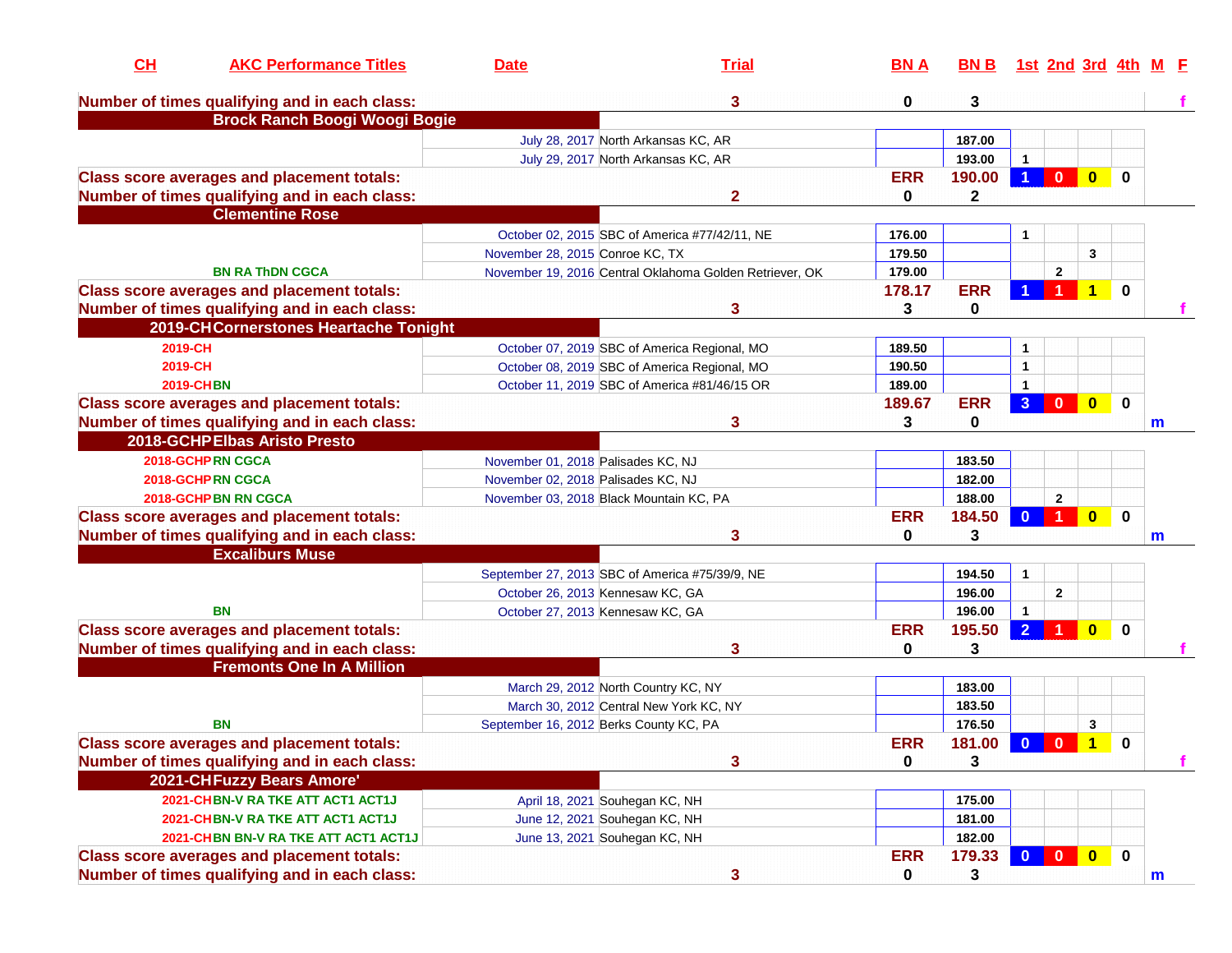| CL               | <b>AKC Performance Titles</b>                     | <b>Date</b>                               | <b>Trial</b>                                   | <b>BNA</b> | BN B 1st 2nd 3rd 4th M E |                         |                         |                         |              |   |
|------------------|---------------------------------------------------|-------------------------------------------|------------------------------------------------|------------|--------------------------|-------------------------|-------------------------|-------------------------|--------------|---|
|                  | 2017-GCHGliddens Yosminty Sam I Am                |                                           |                                                |            |                          |                         |                         |                         |              |   |
|                  | <b>2017-GCHCGCA TKN</b>                           | July 05, 2019 Ann Arbor KC, MI            |                                                | 181.00     |                          |                         |                         | 3                       |              |   |
|                  | <b>Class score averages and placement totals:</b> |                                           |                                                | 181.00     | <b>ERR</b>               | $\mathbf{0}$            | $\mathbf{0}$            | $\overline{1}$          | $\mathbf{0}$ |   |
|                  | Number of times qualifying and in each class:     |                                           |                                                | 1          | 0                        |                         |                         |                         |              | m |
|                  | <b>Howe Ranch Golden Sam-R-I</b>                  |                                           |                                                |            |                          |                         |                         |                         |              |   |
|                  | <b>RN</b>                                         | February 12, 2011 Linn County KC, OR      |                                                |            | 193.00                   |                         |                         |                         |              |   |
|                  | <b>RN</b>                                         |                                           | February 13, 2011 McKenzie Cascade DF, OR      |            | 186.50                   |                         |                         |                         |              |   |
|                  | <b>BN RN</b>                                      | April 02, 2011 Chintimini KC, OR          |                                                |            | 192.50                   |                         |                         |                         |              |   |
|                  | <b>Class score averages and placement totals:</b> |                                           |                                                | <b>ERR</b> | 190.67                   | $\mathbf{0}$            | $\overline{\mathbf{0}}$ | $\bullet$               | $\mathbf 0$  |   |
|                  | Number of times qualifying and in each class:     |                                           | 3                                              | 0          | 3                        |                         |                         |                         |              | m |
|                  | <b>Ikes Legacy Hector</b>                         |                                           |                                                |            |                          |                         |                         |                         |              |   |
|                  |                                                   | September 08, 2012 Clermont County KC, OH |                                                |            | 193.50                   |                         |                         | 3                       |              |   |
|                  |                                                   | September 09, 2012 Clermont County KC, OH |                                                |            | 195.00                   | $\mathbf{1}$            |                         |                         |              |   |
|                  | <b>BN</b>                                         | October 06, 2012 Hamilton DTC, OH         |                                                |            | 187.50                   |                         |                         |                         |              |   |
|                  | <b>Class score averages and placement totals:</b> |                                           |                                                | <b>ERR</b> | 192.00                   |                         | $\mathbf{0}$            | $\overline{1}$          | $\mathbf 0$  |   |
|                  | Number of times qualifying and in each class:     |                                           | 3                                              | 0          | 3                        |                         |                         |                         |              | m |
|                  | 2010-GCHJamelles Aristocrat Elba                  |                                           |                                                |            |                          |                         |                         |                         |              |   |
|                  | 2010-GCHRN CGC                                    |                                           | October 18, 2013 Laurel Highlands KA, MD       |            | 171.00                   |                         |                         |                         | 4            |   |
|                  | 2010-GCHRN CGC                                    |                                           | November 08, 2013 Salisbury Maryland KC, MD    |            | 179.50                   |                         |                         |                         |              |   |
|                  | 2010-GCHBN RN CGC                                 | November 21, 2013 Holyoke KC, MA          |                                                |            | 172.00                   |                         |                         |                         |              |   |
|                  | <b>Class score averages and placement totals:</b> |                                           |                                                | <b>ERR</b> | 174.17                   | $\mathbf{0}$            | $\mathbf{0}$            | $\overline{\mathbf{0}}$ | $\mathbf 1$  |   |
|                  | Number of times qualifying and in each class:     |                                           | 3                                              | 0          | 3                        |                         |                         |                         |              | m |
|                  | <b>James P Sullivan</b>                           |                                           |                                                |            |                          |                         |                         |                         |              |   |
|                  | <b>RI TKE CGCA BN-V ATT</b>                       | April 18, 2021 Souhegan KC, NH            |                                                |            | 182.00                   |                         |                         |                         |              |   |
|                  | <b>RI TKE CGCA BN-V ATT</b>                       | June 12, 2021 Souhegan KC, NH             |                                                |            | 184.00                   |                         |                         |                         | 4            |   |
|                  | <b>BN BN-V RI TKE CGCA ATT</b>                    | June 13, 2021 Souhegan KC, NH             |                                                |            | 183.00                   |                         |                         |                         |              |   |
|                  | <b>Class score averages and placement totals:</b> |                                           |                                                | <b>ERR</b> | 183.00                   | $\overline{\mathbf{0}}$ | $\mathbf{0}$            | $\overline{\mathbf{0}}$ | 1            |   |
|                  | Number of times qualifying and in each class:     |                                           | 3                                              | 0          | 3                        |                         |                         |                         |              | m |
|                  | 2015-CHJeul Kreeks A Rockstar For Vicdory         |                                           |                                                |            |                          |                         |                         |                         |              |   |
|                  | 2015-CHCGCA                                       |                                           | February 12, 2017 SBC of Puget Sound, WA       |            | 186.00                   | 1                       |                         |                         |              |   |
|                  | 2015-CHCGCA                                       | October 21, 2017 Wenatchee KC, WA         |                                                |            | 186.00                   |                         |                         | 3                       |              |   |
|                  | 2015-CHBN RN CGCA                                 | October 22, 2017 Wenatchee KC, WA         |                                                |            | 187.50                   |                         | $\mathbf{2}$            |                         |              |   |
|                  | <b>Class score averages and placement totals:</b> |                                           |                                                | <b>ERR</b> | 186.50                   |                         | 1                       | 1                       | $\mathbf 0$  |   |
|                  | Number of times qualifying and in each class:     |                                           | 3                                              | 0          | 3                        |                         |                         |                         |              |   |
|                  | <b>Joker Alsani Giants</b>                        |                                           |                                                |            |                          |                         |                         |                         |              |   |
|                  | <b>CGC</b>                                        | January 26, 2019 Janesville-Beloit KC, IL |                                                |            | 194.00                   |                         |                         |                         |              |   |
|                  | <b>CGC</b>                                        | January 26, 2019 Janesville-Beloit KC, IL |                                                |            | 192.00                   |                         |                         |                         |              |   |
|                  | <b>BN CGC</b>                                     | January 27, 2019 Janesville-Beloit KC, IL |                                                |            | 186.00                   |                         |                         |                         | 4            |   |
|                  | <b>Class score averages and placement totals:</b> |                                           |                                                | <b>ERR</b> | 190.67                   | $\mathbf{0}$            | $\mathbf{0}$            | $\bullet$               | $\mathbf 1$  |   |
|                  | Number of times qualifying and in each class:     |                                           | 3                                              | 0          | 3                        |                         |                         |                         |              | m |
|                  | 2011-CHKashis Captain Jack                        |                                           |                                                |            |                          |                         |                         |                         |              |   |
| <b>2011-CHRN</b> |                                                   |                                           | September 14, 2011 SBC of America Regional, NY | 183.00     |                          | 1                       |                         |                         |              |   |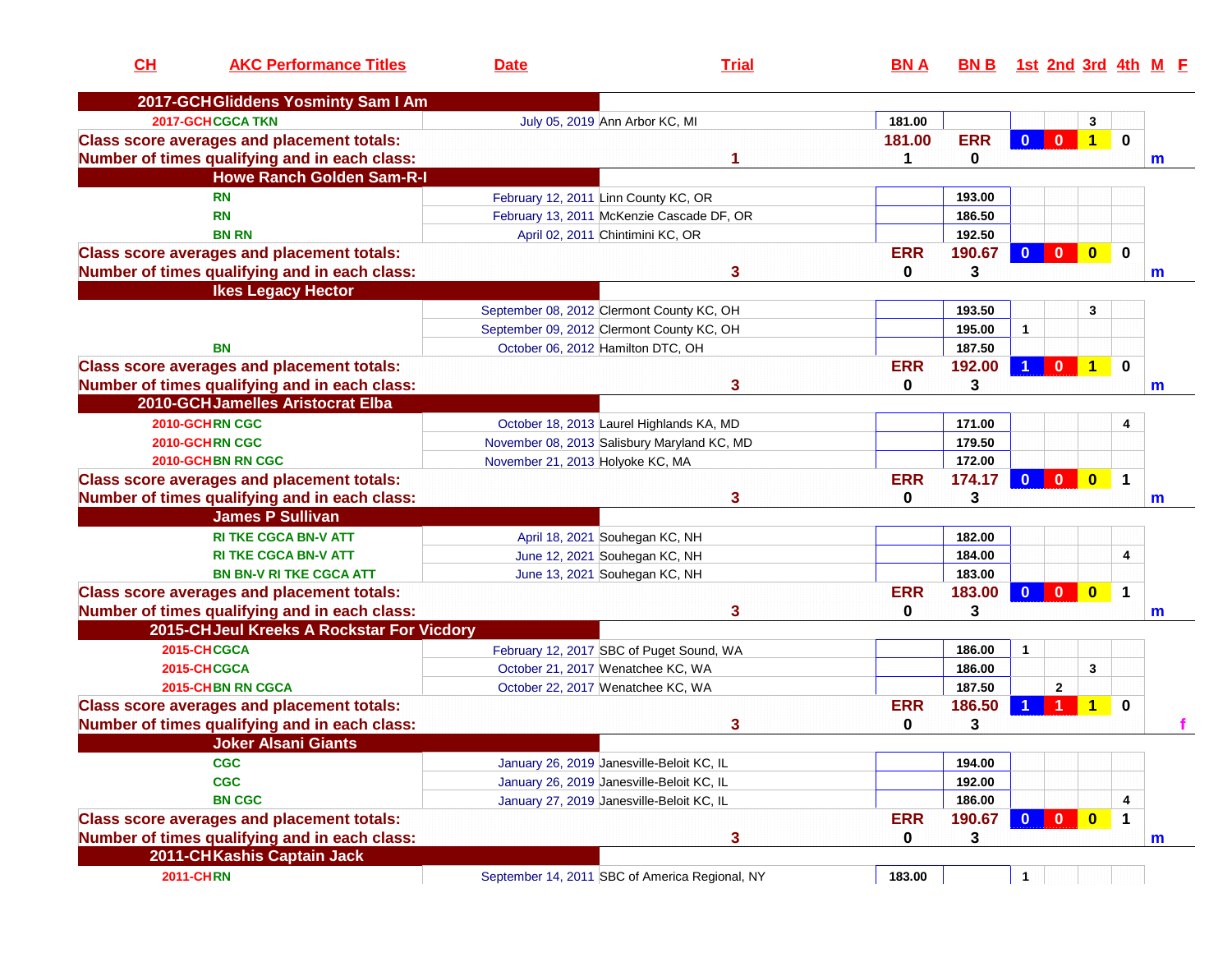| CH | <b>AKC Performance Titles</b>                     | <b>Date</b>                         | <b>Trial</b>                                            | <b>BNA</b>  | <b>BNB</b> |                |              |                      |             | <u>1st 2nd 3rd 4th M F</u> |
|----|---------------------------------------------------|-------------------------------------|---------------------------------------------------------|-------------|------------|----------------|--------------|----------------------|-------------|----------------------------|
|    | <b>2011-CHRN</b>                                  |                                     | October 22, 2011 Marshbanks Golden Retriever of S-C, MI | 191.00      |            |                | $\mathbf{2}$ |                      |             |                            |
|    | <b>2011-CHBN RN</b>                               |                                     | October 23, 2011 Marshbanks Golden Retriever of S-C, MI | 182.50      |            | $\mathbf{1}$   |              |                      |             |                            |
|    | <b>Class score averages and placement totals:</b> |                                     |                                                         | 185.50      | <b>ERR</b> | $\overline{2}$ |              | $\mathbf{0}$         | $\mathbf 0$ |                            |
|    | Number of times qualifying and in each class:     |                                     | 3.                                                      | 3           | 0          |                |              |                      |             | $\mathsf{m}$               |
|    | Kellog Creek Anna Bella Stella Star               |                                     |                                                         |             |            |                |              |                      |             |                            |
|    |                                                   | March 22, 2013 San Mateo KC, CA     |                                                         |             | 191.50     |                |              |                      |             |                            |
|    |                                                   |                                     | April 20, 2013 Chief Solano KC, CA                      |             | 186.00     |                |              |                      | 4           |                            |
|    | <b>Class score averages and placement totals:</b> |                                     |                                                         | <b>ERR</b>  | 188.75     | $\mathbf{0}$   | $\mathbf{0}$ | $\mathbf{0}$         | $\mathbf 1$ |                            |
|    | Number of times qualifying and in each class:     |                                     | $\mathbf{2}$                                            | $\mathbf 0$ | 2          |                |              |                      |             |                            |
|    | <b>Kings Mill Jezzabelle</b>                      |                                     |                                                         |             |            |                |              |                      |             |                            |
|    | <b>RN</b>                                         |                                     | November 24, 2012 Western Waukesha County DTC, WI       |             | 191.00     |                |              |                      |             |                            |
|    | <b>RA</b>                                         |                                     | November 25, 2012 Western Waukesha County DTC, WI       |             | 195.00     |                |              | 3                    |             |                            |
|    | <b>BN RE</b>                                      | December 28, 2012 Cudahy KC, WI     |                                                         |             | 191.00     |                |              | 3                    |             |                            |
|    | <b>Class score averages and placement totals:</b> |                                     |                                                         | <b>ERR</b>  | 192.33     | $\mathbf{0}$   | $\mathbf{0}$ | $\overline{2}$       | 0           |                            |
|    | Number of times qualifying and in each class:     |                                     | 3                                                       | 0           | 3          |                |              |                      |             |                            |
|    | <b>Kings Row Caesar V Country Haven</b>           |                                     |                                                         |             |            |                |              |                      |             |                            |
|    |                                                   |                                     | April 26, 2013 SBC of Pacific Coast, CA                 |             | 172.00     |                |              |                      |             |                            |
|    | <b>Class score averages and placement totals:</b> |                                     |                                                         | <b>ERR</b>  | 172.00     |                | $\mathbf{0}$ | $\mathbf{0}$         | $\bf{0}$    |                            |
|    | Number of times qualifying and in each class:     |                                     |                                                         | $\mathbf 0$ | 1          |                |              |                      |             | m                          |
|    | <b>Kma Minnow</b>                                 |                                     |                                                         |             |            |                |              |                      |             |                            |
|    | <b>RN</b>                                         |                                     | April 01, 2017 Mason and Dixon KC, MD                   | 190.00      |            |                |              | 3                    |             |                            |
|    | <b>RN</b>                                         |                                     | April 02, 2017 Mason and Dixon KC, MD                   | 187.00      |            |                |              | 3                    |             |                            |
|    | <b>BN RN</b>                                      |                                     | October 27, 2017 Mount Vernon DTC, MD                   | 178.00      |            |                |              |                      |             |                            |
|    | <b>Class score averages and placement totals:</b> |                                     |                                                         | 185.00      | <b>ERR</b> | $\mathbf{0}$   | $\mathbf{0}$ | $\overline{2}$       | $\mathbf 0$ |                            |
|    | Number of times qualifying and in each class:     |                                     | 3                                                       | 3           | 0          |                |              |                      |             | m                          |
|    | <b>Large Paw Nika For Brandauridge</b>            |                                     |                                                         |             |            |                |              |                      |             |                            |
|    | <b>CGCA</b>                                       | November 05, 2017 Coulee KC, WI     |                                                         | 189.00      |            |                | $\mathbf{2}$ |                      |             |                            |
|    | <b>Class score averages and placement totals:</b> |                                     |                                                         | 189.00      | <b>ERR</b> | $\mathbf{0}$   | $\mathbf{1}$ | $\mathbf{0}$         | $\bf{0}$    |                            |
|    | Number of times qualifying and in each class:     |                                     |                                                         | 1           | 0          |                |              |                      |             |                            |
|    | <b>Lasquites Edison Let There Be Light</b>        |                                     |                                                         |             |            |                |              |                      |             |                            |
|    | <b>CGC</b>                                        | January 15, 2022 Longs Peak DTC, OC |                                                         | 189.00      |            |                |              | 3                    |             |                            |
|    | <b>Class score averages and placement totals:</b> |                                     |                                                         | 189.00      | <b>ERR</b> | $\mathbf{0}$   | $\mathbf{0}$ | $\blacktriangleleft$ | $\mathbf 0$ |                            |
|    | Number of times qualifying and in each class:     |                                     |                                                         | 1           | 0          |                |              |                      |             | m                          |
|    | 2013-GCHLasquites May of Denver                   |                                     |                                                         |             |            |                |              |                      |             |                            |
|    | 2013-GCHCGCA                                      | November 02, 2013 Chuckanut DTA, WA |                                                         |             | 194.50     |                |              | 3                    |             |                            |
|    | 2013-GCHCGCA                                      | November 02, 2013 Chuckanut DTA, WA |                                                         |             | 198.00     | 1              |              |                      |             |                            |
|    | 2013-GCHBN CGCA                                   | November 03, 2013 Chuckanut DTA, WA |                                                         |             | 196.00     |                |              |                      |             |                            |
|    | <b>Class score averages and placement totals:</b> |                                     |                                                         | <b>ERR</b>  | 196.17     | 2 <sup>1</sup> |              |                      | $\mathbf 0$ |                            |
|    | Number of times qualifying and in each class:     |                                     | 3                                                       | 0           | 3          |                |              |                      |             |                            |
|    | <b>Lasquites Xantana V Lorenzo</b>                |                                     |                                                         |             |            |                |              |                      |             |                            |
|    | <b>RN CGCA</b>                                    |                                     | November 30, 2013 Willamette Toy Dog Fanciers, OR       |             | 189.50     |                |              | 3                    |             |                            |
|    | <b>RN CGCA</b>                                    |                                     | December 01, 2013 Willamette Toy Dog Fanciers, OR       |             | 194.00     |                | $\mathbf{2}$ |                      |             |                            |
|    |                                                   |                                     |                                                         |             |            |                |              |                      |             |                            |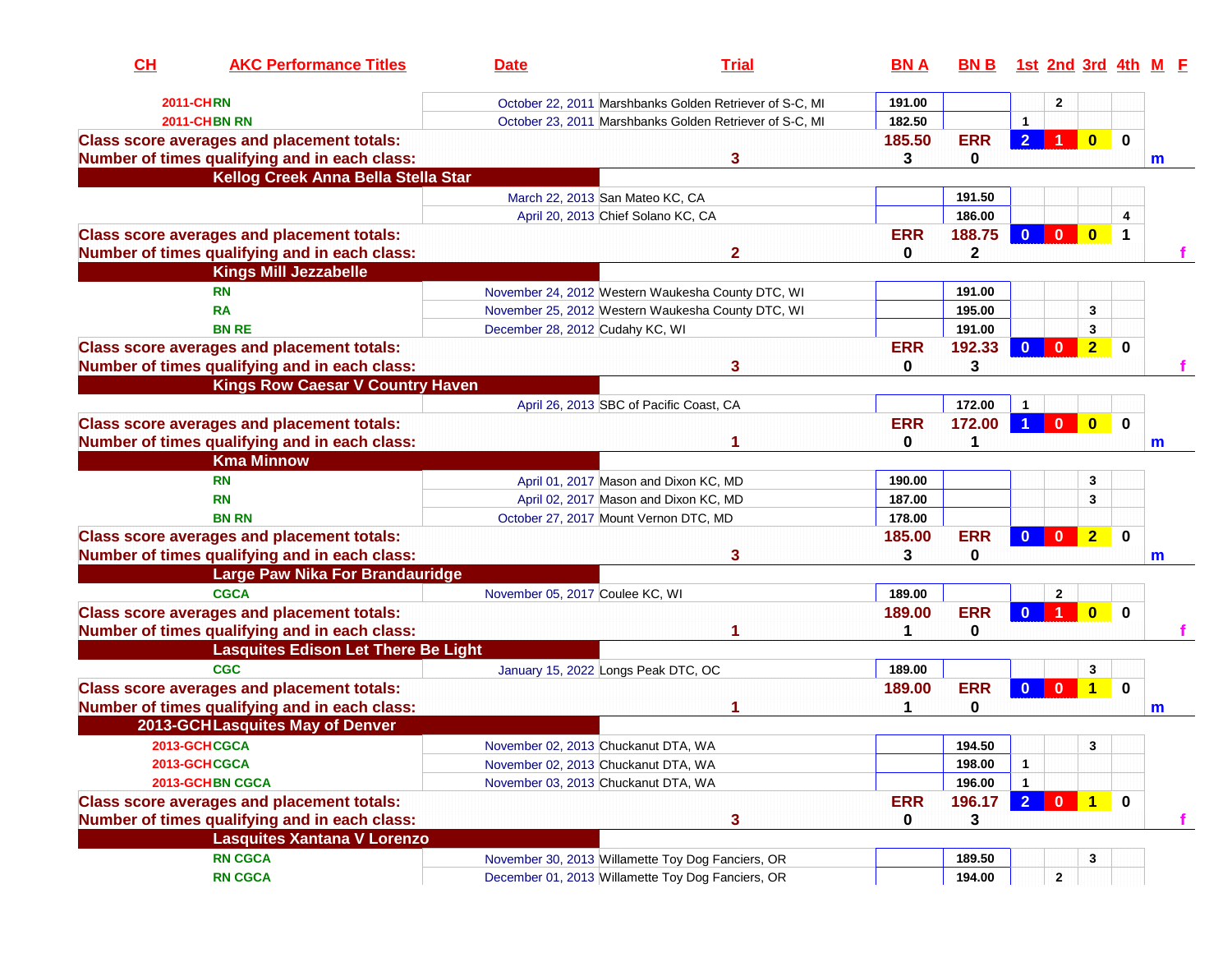| CH | <b>AKC Performance Titles</b>                     | <b>Date</b>                              | <b>Trial</b>                                   | <b>BNA</b>  | <u>BN B</u> |                | 1st 2nd 3rd 4th M F |              |              |   |  |
|----|---------------------------------------------------|------------------------------------------|------------------------------------------------|-------------|-------------|----------------|---------------------|--------------|--------------|---|--|
|    | <b>BN RN CGCA</b>                                 | January 11, 2014 Puyallup Valley DF, WA  |                                                |             | 185.00      |                |                     |              |              |   |  |
|    | <b>Class score averages and placement totals:</b> |                                          |                                                | <b>ERR</b>  | 189.50      | $\mathbf{0}$   |                     | 1            | $\bf{0}$     |   |  |
|    | Number of times qualifying and in each class:     |                                          | 3                                              | 0           | 3           |                |                     |              |              |   |  |
|    | 2018-GCHLasquites Xavier V Horace                 |                                          |                                                |             |             |                |                     |              |              |   |  |
|    | <b>2018-GCHCGCA TKN</b>                           |                                          | September 17, 2018 SBC of America Regional, OR |             | 187.00      |                | $\mathbf{2}$        |              |              |   |  |
|    | 2018-GCHCGCA TKN                                  |                                          | September 18, 2018 SBC of America Regional, OR |             | 192.50      | $\mathbf{1}$   |                     |              |              |   |  |
|    | <b>2018-GCHBN CGCA TKN</b>                        |                                          | September 20, 2018 SBC of America #80/45/14 OR |             | 190.50      | 1              |                     |              |              |   |  |
|    | <b>Class score averages and placement totals:</b> |                                          |                                                | <b>ERR</b>  | 190.00      | $\overline{2}$ |                     | $\bf{0}$     | $\mathbf 0$  |   |  |
|    | Number of times qualifying and in each class:     |                                          | 3                                              | 0           | 3           |                |                     |              |              | m |  |
|    | <b>Mae Johnson</b>                                |                                          |                                                |             |             |                |                     |              |              |   |  |
|    |                                                   | March 30, 2013 Clinton Iowa KC, IA       |                                                | 172.50      |             |                | $\mathbf{2}$        |              |              |   |  |
|    | <b>Class score averages and placement totals:</b> |                                          |                                                | 172.50      | <b>ERR</b>  | $\mathbf{0}$   |                     | $\bf{0}$     | $\mathbf{0}$ |   |  |
|    | Number of times qualifying and in each class:     |                                          |                                                | 1           | 0           |                |                     |              |              |   |  |
|    | <b>Melon City Highroller</b>                      |                                          |                                                |             |             |                |                     |              |              |   |  |
|    |                                                   |                                          | September 14, 2011 SBC of America Regional, NY |             | 187.00      | $\mathbf{1}$   |                     |              |              |   |  |
|    |                                                   |                                          | September 16, 2011 SBC of America #73/38/7, NY |             | 179.00      |                | $\mathbf{2}$        |              |              |   |  |
|    | <b>BN</b>                                         | October 15, 2011 Golden Triangle OTC, PA |                                                |             | 190.00      |                |                     |              |              |   |  |
|    | <b>Class score averages and placement totals:</b> |                                          |                                                | <b>ERR</b>  | 185.33      |                |                     | $\mathbf{0}$ | $\mathbf{0}$ |   |  |
|    | Number of times qualifying and in each class:     |                                          | 3                                              | 0           | 3           |                |                     |              |              | m |  |
|    | <b>Mistihil Oliphant At Stoan</b>                 |                                          |                                                |             |             |                |                     |              |              |   |  |
|    |                                                   |                                          | June 02, 2013 Yakima Valley KC, WA             |             | 189.00      | $\mathbf{1}$   |                     |              |              |   |  |
|    |                                                   | June 09, 2013 Tacoma KC, WA              |                                                |             | 195.50      |                |                     | 3            |              |   |  |
|    | <b>BN</b>                                         |                                          | July 12, 2013 Mount Rainier WDC, WA            |             | 199.00      | $\mathbf{1}$   |                     |              |              |   |  |
|    | <b>Class score averages and placement totals:</b> |                                          |                                                | <b>ERR</b>  | 194.50      | $\overline{2}$ | $\mathbf{0}$        | 1            | $\mathbf 0$  |   |  |
|    | Number of times qualifying and in each class:     |                                          | 3                                              | 0           | 3           |                |                     |              |              | m |  |
|    | <b>Mistihil Pollyanna Rules</b>                   |                                          |                                                |             |             |                |                     |              |              |   |  |
|    | <b>RN</b>                                         |                                          | May 31, 2014 Yakima Valley KC, WA              |             | 181.00      |                |                     |              |              |   |  |
|    | <b>RN</b>                                         | June 08, 2014 Tacoma KC, WA              |                                                |             | 178.00      |                |                     |              | 4            |   |  |
|    | <b>BN RN</b>                                      | June 21, 2014 Clackamas KC, OR           |                                                |             | 175.00      |                |                     |              |              |   |  |
|    | <b>BN RN</b>                                      | November 15, 2014 Whidbey Island KC, WA  |                                                |             | 183.50      |                |                     |              |              |   |  |
|    | <b>BN RA</b>                                      | January 12, 2015 Tacoma KC, WA           |                                                |             | 188.00      |                |                     |              |              |   |  |
|    | <b>Class score averages and placement totals:</b> |                                          |                                                | <b>ERR</b>  | 181.10      | $\mathbf{0}$   | $\mathbf{0}$        | $\bf{0}$     | $\mathbf 1$  |   |  |
|    | Number of times qualifying and in each class:     |                                          | 5                                              | 0           | 5           |                |                     |              |              |   |  |
|    | <b>2014-CHMistihil Promises Promises Rules</b>    |                                          |                                                |             |             |                |                     |              |              |   |  |
|    | <b>2014-CHRN</b>                                  |                                          | April 25, 2014 SBC of Pacific Coast, CA        |             | 190.00      |                |                     |              |              |   |  |
|    | <b>2014-CHRN</b>                                  | June 22, 2014 Clackamas KC, OR           |                                                |             | 194.00      | $\mathbf{1}$   |                     |              |              |   |  |
|    | <b>2014-CHBN RN</b>                               | November 15, 2014 Whidbey Island KC, WA  |                                                |             | 193.50      |                |                     |              | 4            |   |  |
|    | <b>Class score averages and placement totals:</b> |                                          |                                                | <b>ERR</b>  | 192.50      | $\overline{2}$ | $\mathbf{0}$        | $\bullet$    | $\mathbf 1$  |   |  |
|    | Number of times qualifying and in each class:     |                                          | 3                                              | $\mathbf 0$ | 3           |                |                     |              |              |   |  |
|    | <b>Mistihil Stormy Weeather By Rowdy</b>          |                                          |                                                |             |             |                |                     |              |              |   |  |
|    | <b>RI CGC TKN</b>                                 | February 10, 2019 SBC of Puget Sound, WA |                                                |             | 180.00      |                |                     |              |              |   |  |
|    | <b>RI CGC TKN</b>                                 | March 10, 2019 Seattle KC, WA            |                                                |             | 179.00      |                |                     |              |              |   |  |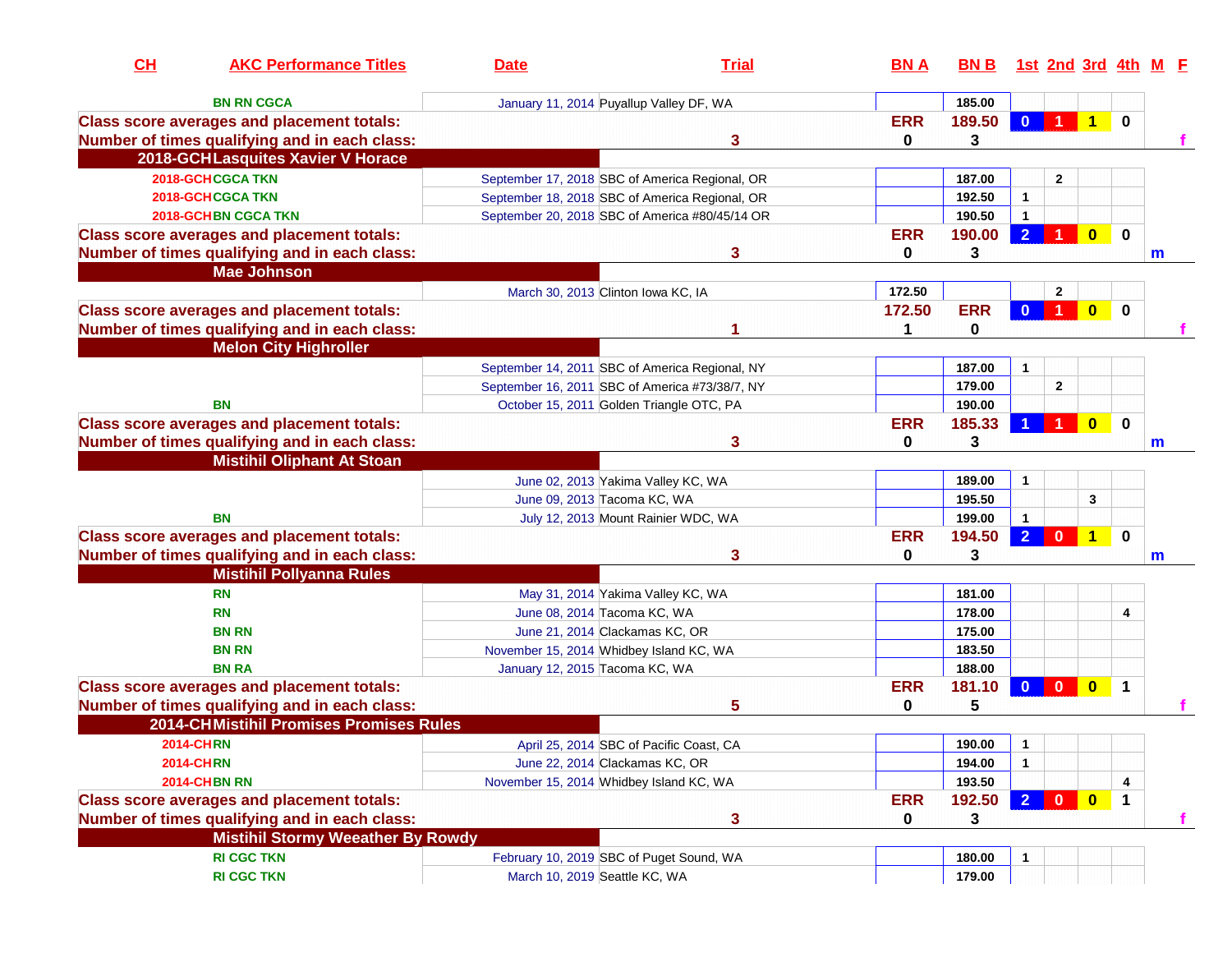| CH | <b>AKC Performance Titles</b>                     | <b>Date</b>                                  | <b>Trial</b>                                         | <b>BNA</b>  | BN B 1st 2nd 3rd 4th M F |                |                |                                                                        |                |   |
|----|---------------------------------------------------|----------------------------------------------|------------------------------------------------------|-------------|--------------------------|----------------|----------------|------------------------------------------------------------------------|----------------|---|
|    | <b>BN RI CGC TKN</b>                              |                                              | March 30, 2019 Washington State OTC, WA              |             | 186.00                   |                |                |                                                                        |                |   |
|    | <b>Class score averages and placement totals:</b> |                                              |                                                      | <b>ERR</b>  | 181.67                   |                | $\mathbf{0}$   | $\mathbf{0}$                                                           | $\bf{0}$       |   |
|    | Number of times qualifying and in each class:     |                                              | 3                                                    | 0           | 3                        |                |                |                                                                        |                |   |
|    | <b>Montanamtns Sidewinder V Blue Collar</b>       |                                              |                                                      |             |                          |                |                |                                                                        |                |   |
|    | <b>FDC CGC</b>                                    |                                              | July 31, 2021 Irish Setter Club of Greater Tulsa, OK |             | 193.50                   |                |                |                                                                        |                |   |
|    | <b>Class score averages and placement totals:</b> |                                              |                                                      | <b>ERR</b>  | 193.50                   | $\mathbf{0}$   | $\mathbf{0}$   | $\bf{0}$                                                               | $\bf{0}$       |   |
|    | Number of times qualifying and in each class:     |                                              |                                                      | 0           |                          |                |                |                                                                        |                | m |
|    | <b>My Penny From Heaven</b>                       |                                              |                                                      |             |                          |                |                |                                                                        |                |   |
|    | <b>RN CGC</b>                                     | February 15, 2019 Hamilton DTC, OH           |                                                      | 188.00      |                          |                |                |                                                                        | 4              |   |
|    | <b>RN CGC</b>                                     | September 20, 2020 Gem City Agility Club, OH |                                                      | 193.50      |                          |                | $\mathbf{2}$   |                                                                        |                |   |
|    | <b>BN RN CGC</b>                                  | September 20, 2020 Gem City Agility Club, OH |                                                      | 190.50      |                          |                | $\mathbf{2}$   |                                                                        |                |   |
|    | <b>Class score averages and placement totals:</b> |                                              |                                                      | 190.67      | <b>ERR</b>               | $\mathbf{0}$   | $\overline{2}$ | $\bf{0}$                                                               | $\mathbf 1$    |   |
|    | Number of times qualifying and in each class:     |                                              | 3                                                    | 3           | 0                        |                |                |                                                                        |                |   |
|    | <b>My White Queen Alsani Giants</b>               |                                              |                                                      |             |                          |                |                |                                                                        |                |   |
|    |                                                   | January 25, 2020 Janesville-Beloit KC, IL    |                                                      |             | 190.00                   |                |                |                                                                        | 4              |   |
|    |                                                   | January 25, 2020 Janesville-Beloit KC, IL    |                                                      |             | 192.00                   |                |                | 3                                                                      |                |   |
|    | <b>BN</b>                                         | January 26, 2020 Janesville-Beloit KC, IL    |                                                      |             | 193.00                   |                |                |                                                                        | 4              |   |
|    | <b>Class score averages and placement totals:</b> |                                              |                                                      | <b>ERR</b>  | 191.67                   | $\mathbf{0}$   | 0              | 1                                                                      | $\overline{2}$ |   |
|    | Number of times qualifying and in each class:     |                                              | 3                                                    | 0           | 3                        |                |                |                                                                        |                |   |
|    | <b>Nebos Jenna V Arrowhead</b>                    |                                              |                                                      |             |                          |                |                |                                                                        |                |   |
|    | <b>CGC</b>                                        | September 27, 2014 Wilmington KC, DE         |                                                      |             | 181.50                   |                |                | 3                                                                      |                |   |
|    | <b>CGC</b>                                        | September 28, 2014 Wilmington KC, DE         |                                                      |             | 190.50                   |                |                |                                                                        | 4              |   |
|    | <b>BN CGC</b>                                     | January 18, 2017 Union County KC, NJ         |                                                      |             | 189.00                   |                |                | 3                                                                      |                |   |
|    | <b>Class score averages and placement totals:</b> |                                              |                                                      | <b>ERR</b>  | 187.00                   | $\bf{0}$       | $\mathbf{0}$   | $\overline{2}$                                                         | 1              |   |
|    | Number of times qualifying and in each class:     |                                              | 3                                                    | 0           | 3                        |                |                |                                                                        |                |   |
|    | <b>Reema Amazn Promis V Shadow Mtn</b>            |                                              |                                                      |             |                          |                |                |                                                                        |                |   |
|    | <b>RA</b>                                         |                                              | April 29, 2011 SBC of Pacific Coast, CA              | 189.00      |                          | 1              |                |                                                                        |                |   |
|    | <b>RA</b>                                         |                                              | May 24, 2012 SBC of San Diego, CA                    | 187.00      |                          | 1              |                |                                                                        |                |   |
|    | <b>CD BN RA</b>                                   | August 25, 2012 Mensona KC, CA               |                                                      | 172.00      |                          |                |                |                                                                        |                |   |
|    | <b>Class score averages and placement totals:</b> |                                              |                                                      | 182.67      | <b>ERR</b>               | $\overline{2}$ | $\mathbf{0}$   | $\bf{0}$                                                               | $\bf{0}$       |   |
|    | Number of times qualifying and in each class:     |                                              | 3                                                    | 3           | 0                        |                |                |                                                                        |                |   |
|    | 2021-CHReemas Fuzzy And Blue                      |                                              |                                                      |             |                          |                |                |                                                                        |                |   |
|    | 2021-CHRICGC                                      |                                              | October 29, 2021 Youngstown A-B TC, OH               |             | 172.00                   |                |                |                                                                        |                |   |
|    | 2021-CHRICGC                                      | December 04, 2021 Medina KC, CA              |                                                      |             | 188.00                   |                |                |                                                                        |                |   |
|    | 2021-CHBN RI CGC                                  | December 04, 2021 Medina KC, CA              |                                                      |             | 185.00                   |                | $\overline{2}$ |                                                                        |                |   |
|    | <b>Class score averages and placement totals:</b> |                                              |                                                      | <b>ERR</b>  | 181.67                   |                |                | $\begin{array}{ c c c c c }\hline \textbf{0} & \textbf{0} \end{array}$ |                |   |
|    | Number of times qualifying and in each class:     |                                              | 3                                                    | $\mathbf 0$ | 3                        |                |                |                                                                        |                | m |
|    | <b>Riverviews Fuzzy Furrari</b>                   |                                              |                                                      |             |                          |                |                |                                                                        |                |   |
|    |                                                   | August 16, 2013 Reno KC, NV                  |                                                      | 175.00      |                          |                |                |                                                                        |                |   |
|    | <b>Class score averages and placement totals:</b> |                                              |                                                      | 175.00      | <b>ERR</b>               | $\overline{1}$ | $\mathbf{0}$   | $\bullet$                                                              | $\mathbf 0$    |   |
|    | Number of times qualifying and in each class:     |                                              | 1                                                    | $\mathbf 1$ | 0                        |                |                |                                                                        |                |   |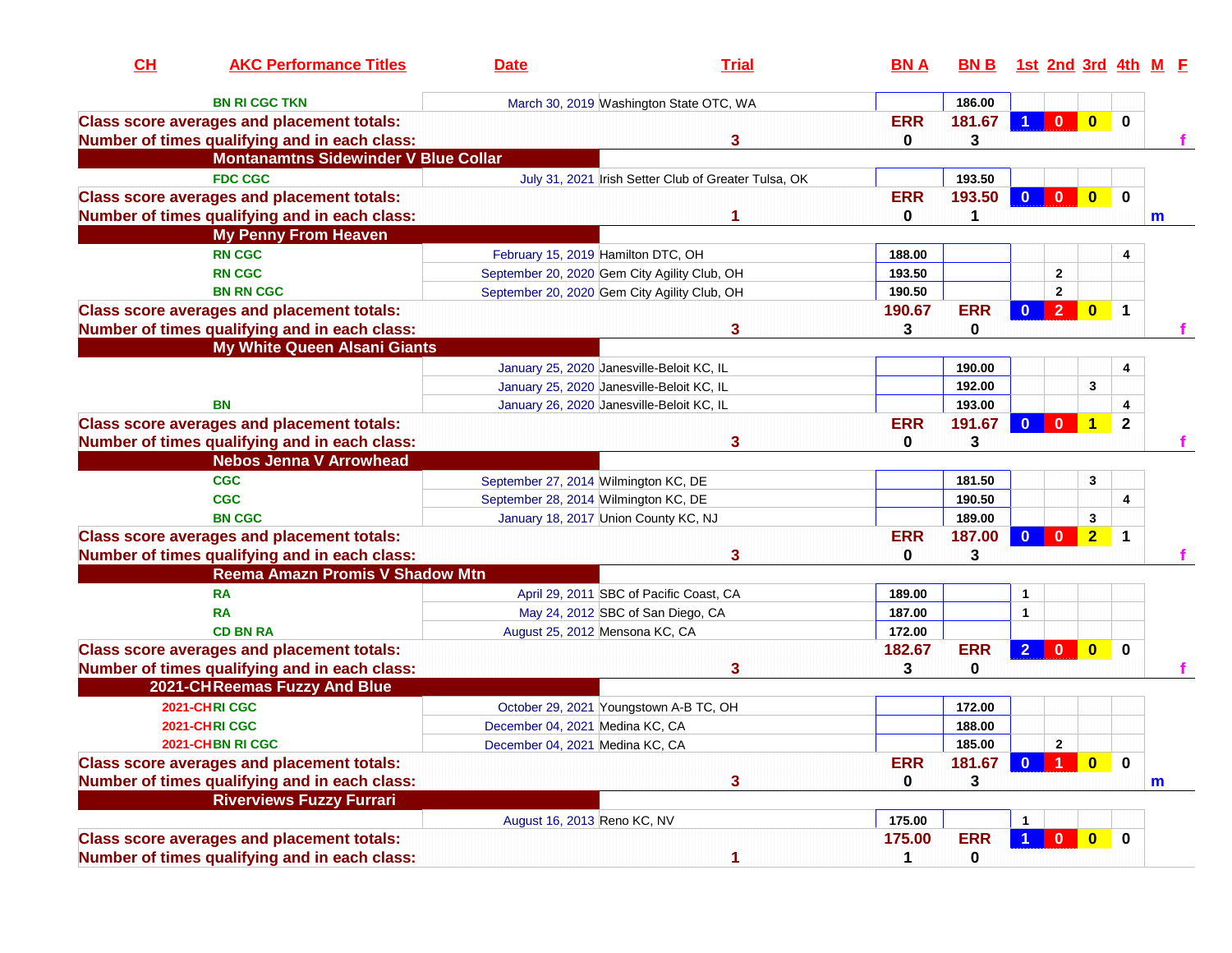| CH | <b>AKC Performance Titles</b>                     | <b>Date</b>                      | <b>Trial</b>                                     | <b>BNA</b> | BN B 1st 2nd 3rd 4th M E |              |              |              |             |              |
|----|---------------------------------------------------|----------------------------------|--------------------------------------------------|------------|--------------------------|--------------|--------------|--------------|-------------|--------------|
|    | 2013-GCHRock And Rolls Pinball Wizard             |                                  |                                                  |            |                          |              |              |              |             |              |
|    | <b>2013-GCHRN</b>                                 |                                  | March 30, 2013 Chintimini KC, OR                 | 182.50     |                          |              |              |              | 4           |              |
|    | <b>2013-GCHRN</b>                                 |                                  | March 31, 2013 Chintimini KC, OR                 | 183.50     |                          |              |              |              |             |              |
|    | 2013-GCHBN RN                                     |                                  | April 14, 2013 Ephrata Moses Lake KC, WA         | 177.00     |                          |              |              | 3            |             |              |
|    | <b>2013-GCHBN RN CGCA</b>                         |                                  | February 09, 2014 SBC of Puget Sound, WA         |            | 186.00                   | 1            |              |              |             |              |
|    | <b>Class score averages and placement totals:</b> |                                  |                                                  | 181.00     | 186.00                   | 1            | $\mathbf{0}$ | 1            | $\mathbf 1$ |              |
|    | Number of times qualifying and in each class:     |                                  |                                                  | 3          | 1                        |              |              |              |             | $\mathsf{m}$ |
|    | <b>Sadie Hunter</b>                               |                                  |                                                  |            |                          |              |              |              |             |              |
|    |                                                   |                                  | August 23, 2018 Santa Cruz KC, CA                |            | 192.50                   |              |              | 3            |             |              |
|    |                                                   |                                  | September 17, 2018 SBC of America Regional, OR   |            | 188.00                   | $\mathbf{1}$ |              |              |             |              |
|    | <b>BN</b>                                         |                                  | September 20, 2018 SBC of America #80/45/14 OR   |            | 187.00                   |              | $\mathbf{2}$ |              |             |              |
|    | <b>BN RN</b>                                      |                                  | January 27, 2019 Golden Gate KC, CA              |            | 194.50                   | 1            |              |              |             |              |
|    | <b>BN RN</b>                                      |                                  | April 26, 2019 SBC of Pacific Coast, CA          |            | 191.00                   | $\mathbf{1}$ |              |              |             |              |
|    | <b>Class score averages and placement totals:</b> |                                  |                                                  | <b>ERR</b> | 190.60                   | $\mathbf{3}$ |              |              | 0           |              |
|    | Number of times qualifying and in each class:     |                                  | 5                                                | 0          | 5                        |              |              |              |             |              |
|    | <b>Scratch &amp; Dent's Soldier of Fortune</b>    |                                  |                                                  |            |                          |              |              |              |             |              |
|    |                                                   | October 28, 2012 Oshkosh KC, WI  |                                                  | 179.00     |                          |              | $\mathbf{2}$ |              |             |              |
|    |                                                   |                                  | January 05, 2013 Western Waukesha County DTC, WI |            | 173.00                   |              |              |              |             |              |
|    | <b>BN</b>                                         |                                  | January 06, 2013 Western Waukesha County DTC, WI |            | 178.00                   |              |              | 3            |             |              |
|    | <b>Class score averages and placement totals:</b> |                                  |                                                  | 179.00     | 175.50                   | O            |              |              | $\bf{0}$    |              |
|    | Number of times qualifying and in each class:     |                                  | 3                                                |            | 2                        |              |              |              |             | $\mathsf{m}$ |
|    | <b>SGT. Peppers Doctor Robert</b>                 |                                  |                                                  |            |                          |              |              |              |             |              |
|    |                                                   |                                  | April 02, 2011 Sawnee Mountain KC of GA, GA      |            | 192.50                   |              |              |              |             |              |
|    |                                                   |                                  | April 03, 2011 Sawnee Mountain KC of GA, GA      |            | 198.50                   |              | $\mathbf{2}$ |              |             |              |
|    | <b>BN RN</b>                                      |                                  | December 10, 2011 Sawnee Mountain KC of GA, GA   |            | 197.50                   |              | $\mathbf{2}$ |              |             |              |
|    | <b>BN RN</b>                                      |                                  | December 11, 2011 Sawnee Mountain KC of GA, GA   |            | 193.00                   |              | $\mathbf{2}$ |              |             |              |
|    | <b>Class score averages and placement totals:</b> |                                  |                                                  | <b>ERR</b> | 195.38                   | $\mathbf{0}$ | 3            | $\bf{0}$     | $\bf{0}$    |              |
|    | Number of times qualifying and in each class:     |                                  |                                                  | 0          | 4                        |              |              |              |             |              |
|    | <b>SGT. Peppers Wanna Be Your Man</b>             |                                  |                                                  |            |                          |              |              |              |             | $\mathsf{m}$ |
|    |                                                   |                                  | June 02, 2012 Sawnee Mountain KC of GA, GA       |            | 188.00                   |              |              |              |             |              |
|    |                                                   |                                  | June 03, 2012 Sawnee Mountain KC of GA, GA       |            | 193.50                   |              |              |              |             |              |
|    | BN                                                |                                  |                                                  |            |                          |              |              |              |             |              |
|    |                                                   |                                  | December 07, 2013 Sawnee Mountain KC of GA, GA   | <b>ERR</b> | 191.00<br>190.83         | $\bf{0}$     | $\mathbf{0}$ | $\mathbf{0}$ | $\mathbf 0$ |              |
|    | <b>Class score averages and placement totals:</b> |                                  |                                                  | 0          |                          |              |              |              |             |              |
|    | Number of times qualifying and in each class:     |                                  | 3                                                |            | 3                        |              |              |              |             | m            |
|    | 2017-CHShadow Mtn Back To The Future              |                                  |                                                  |            |                          |              |              |              |             |              |
|    | <b>2017-CHCGC</b>                                 |                                  | May 07, 2021 SBC of Pacific Coast, CA            |            | 185.00                   | $\mathbf{1}$ |              |              |             |              |
|    | <b>2017-CHCGC</b>                                 | September 09, 2021 Umpqua KC, OR |                                                  |            | 193.00                   |              |              | 3            |             |              |
|    | 2017-CHBN CGC                                     | September 10, 2021 Umpqua KC, OR |                                                  |            | 178.00                   |              |              |              |             |              |
|    | <b>Class score averages and placement totals:</b> |                                  |                                                  | <b>ERR</b> | 185.33                   |              | $0$ 1        |              | $\mathbf 0$ |              |
|    | Number of times qualifying and in each class:     |                                  | 3                                                | 0          | 3                        |              |              |              |             | m            |
|    | 2018-CHShadow Mtn Big Bang                        |                                  |                                                  |            |                          |              |              |              |             |              |
|    | 2018-CHRN CGC                                     | October 21, 2021 Umpqua KC, OR   |                                                  |            | 179.50                   |              |              |              |             |              |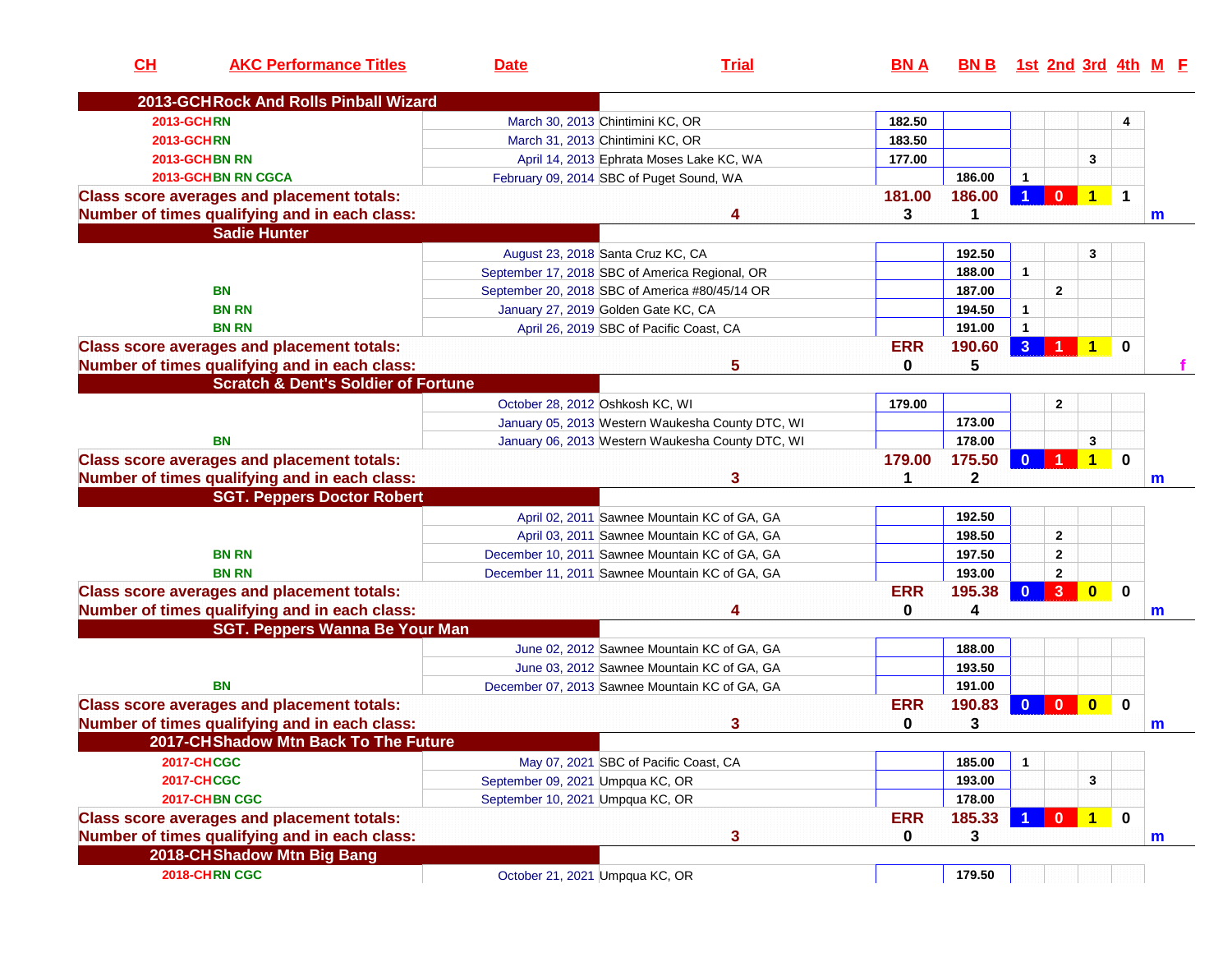| CH | <b>AKC Performance Titles</b>                     | <b>Date</b>                                   | <b>Trial</b>                                             | <b>BNA</b>   | <b>BN B</b> |                      |                |              |              | 1st 2nd 3rd 4th M F |
|----|---------------------------------------------------|-----------------------------------------------|----------------------------------------------------------|--------------|-------------|----------------------|----------------|--------------|--------------|---------------------|
|    | 2018-CHRN CGC                                     | November 06, 2021 Southern Oregon KC, OR      |                                                          |              | 189.50      | 1                    |                |              |              |                     |
|    | <b>Class score averages and placement totals:</b> |                                               |                                                          | <b>ERR</b>   | 184.50      | $\blacktriangleleft$ | $\mathbf{0}$   | $\mathbf{0}$ | $\mathbf{0}$ |                     |
|    | Number of times qualifying and in each class:     |                                               | 2                                                        | 0            | 2           |                      |                |              |              |                     |
|    | <b>Shadow Mtn Etta At Last V Peter</b>            |                                               |                                                          |              |             |                      |                |              |              |                     |
|    |                                                   | March 15, 2018 Mid-Kentucky KC, KY            |                                                          |              | 178.00      |                      |                |              |              |                     |
|    |                                                   | March 16, 2018 Louisville KC, KY              |                                                          |              | 180.50      |                      |                |              |              |                     |
|    | BN                                                |                                               | March 17, 2018 Greater Louisville TC, KY                 |              | 172.00      |                      |                |              |              |                     |
|    | <b>Class score averages and placement totals:</b> |                                               |                                                          | <b>ERR</b>   | 176.83      | $\mathbf{0}$         | $\mathbf{0}$   | $\mathbf{0}$ | 0            |                     |
|    | Number of times qualifying and in each class:     |                                               | 3                                                        | $\mathbf 0$  | 3           |                      |                |              |              |                     |
|    | 2012-GCHShadow Mtn Playboy Atlarge Reema          |                                               |                                                          |              |             |                      |                |              |              |                     |
|    | <b>2012-GCHRN</b>                                 | October 20, 2012 SBC of Pacific Coast, CA     |                                                          | 193.50       |             | 1                    |                |              |              |                     |
|    | <b>2012-GCHRN</b>                                 | November 03, 2012 Southern Oregon KC, OR      |                                                          | 190.50       |             | $\mathbf{1}$         |                |              |              |                     |
|    | 2012-GCHBN RN                                     | November 04, 2012 Southern Oregon KC, OR      |                                                          | 192.00       |             | 1                    |                |              |              |                     |
|    | <b>Class score averages and placement totals:</b> |                                               |                                                          | 192.00       | <b>ERR</b>  | 3 <sup>2</sup>       | $\bf{0}$       | $\mathbf{0}$ | $\mathbf 0$  |                     |
|    | Number of times qualifying and in each class:     |                                               | 3                                                        | 3            | 0           |                      |                |              |              | m                   |
|    | <b>Shadow Mtn Sam I Am</b>                        |                                               |                                                          |              |             |                      |                |              |              |                     |
|    |                                                   |                                               | April 29, 2011 SBC of Pacific Coast, CA                  | 171.00       |             |                      |                | 3            |              |                     |
|    | <b>Class score averages and placement totals:</b> |                                               |                                                          | 171.00       | <b>ERR</b>  | $\mathbf{0}$         | $\mathbf{0}$   | $\mathbf 1$  | $\bf{0}$     |                     |
|    | Number of times qualifying and in each class:     |                                               |                                                          |              | 0           |                      |                |              |              |                     |
|    | <b>Shelbys Cobra Namesake</b>                     |                                               |                                                          |              |             |                      |                |              |              |                     |
|    | <b>CGC</b>                                        | January 30, 2015 Fresno DTC, CA               |                                                          | 195.50       |             | $\mathbf{1}$         |                |              |              |                     |
|    | <b>CGC</b>                                        | November 20, 2015 Golden Valley KC, CA        |                                                          | 192.00       |             |                      |                | 3            |              |                     |
|    | <b>CGC BN</b>                                     | November 21, 2015 Golden Valley KC, CA        |                                                          | 195.50       |             |                      | $\overline{2}$ |              |              |                     |
|    | <b>Class score averages and placement totals:</b> |                                               |                                                          | 194.33       | <b>ERR</b>  |                      |                |              | $\bf{0}$     |                     |
|    | Number of times qualifying and in each class:     |                                               | 3                                                        | 3            | 0           |                      |                |              |              |                     |
|    | 2012-CHShowme Anheuser Busch                      |                                               |                                                          |              |             |                      |                |              |              |                     |
|    | <b>2012-CHRN</b>                                  |                                               | August 12, 2012 Jeferson County KC of MO, MO             |              | 185.00      |                      |                |              |              |                     |
|    | <b>2012-CHRN</b>                                  | September 28, 2012 SBC of America #74/39/8 UT |                                                          |              | 190.00      | $\mathbf{1}$         |                |              |              |                     |
|    | <b>2012-CHBN RN</b>                               |                                               | October 06, 2012 Newfoundland Club of America, MO        |              | 193.00      | $\mathbf{1}$         |                |              |              |                     |
|    | <b>Class score averages and placement totals:</b> |                                               |                                                          | <b>ERR</b>   | 189.33      | $\overline{2}$       | $\mathbf{0}$   | $\mathbf{0}$ | $\mathbf{0}$ |                     |
|    | Number of times qualifying and in each class:     |                                               | 3                                                        | 0            | 3           |                      |                |              |              |                     |
|    | 2007-CHShowme Ramz Cheerleader                    |                                               |                                                          |              |             |                      |                |              |              |                     |
|    | <b>2007-CHRN</b>                                  | March 19, 2011 Mound City OTC, MO             |                                                          | 189.50       |             |                      | $\mathbf{2}$   |              |              |                     |
|    | <b>2007-CHRN</b>                                  | March 20, 2011 Mound City OTC, MO             |                                                          | 192.00       |             |                      | $\mathbf{2}$   |              |              |                     |
|    | <b>2007-CHBN RN</b>                               |                                               | July 01, 2011 Missouri Rhineland KC, MO                  | 183.00       |             |                      |                |              |              |                     |
|    | <b>Class score averages and placement totals:</b> |                                               |                                                          | 188.17       | <b>ERR</b>  |                      | 0 2 0          |              |              |                     |
|    | Number of times qualifying and in each class:     |                                               | 3                                                        | $\mathbf{3}$ | 0           |                      |                |              |              |                     |
|    | 2018-GCHSlatons Sweet Secret                      |                                               |                                                          |              |             |                      |                |              |              |                     |
|    | 2018-GCHCGCA TKA                                  |                                               | March 07, 2020 Shetland Sheepdog Club of Northern NJ, NJ | 194.00       |             |                      |                |              |              |                     |
|    | <b>Class score averages and placement totals:</b> |                                               |                                                          | 194.00       | <b>ERR</b>  | $\blacktriangleleft$ | $\mathbf{0}$   | $\bullet$    | $\mathbf 0$  |                     |
|    | Number of times qualifying and in each class:     |                                               | 1                                                        | 1            | 0           |                      |                |              |              |                     |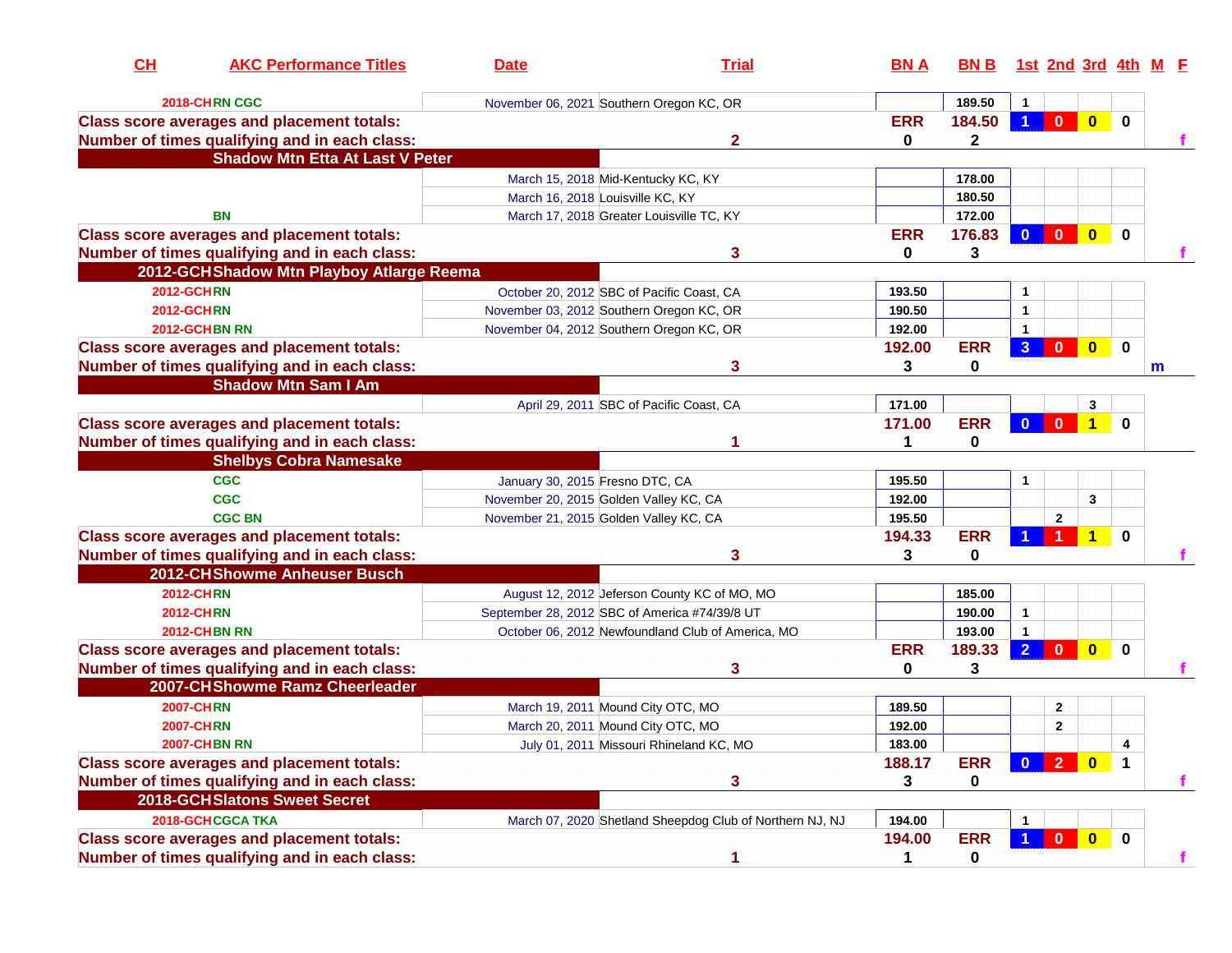| CH | <b>AKC Performance Titles</b>                                                       | <b>Date</b>                                   | <b>Trial</b>                                        | <b>BNA</b> | BN B 1st 2nd 3rd 4th M E |                |                         |              |              |   |
|----|-------------------------------------------------------------------------------------|-----------------------------------------------|-----------------------------------------------------|------------|--------------------------|----------------|-------------------------|--------------|--------------|---|
|    | <b>GCHB Slatons Ticket To Ride</b>                                                  |                                               |                                                     |            |                          |                |                         |              |              |   |
|    | <b>GCHBRN CGCA</b>                                                                  | March 16, 2017 Mid-Kentucky KC, KY            |                                                     |            | 194.00                   |                |                         |              |              |   |
|    | <b>GCHBRN CGCA</b>                                                                  | March 17, 2017 Louisville KC, KY              |                                                     |            | 195.00                   |                |                         | 3            |              |   |
|    | <b>GCHBBN RN CGCA</b>                                                               | March 19, 2017 Louisville KC, KY              |                                                     |            | 187.00                   |                | $\overline{2}$          |              |              |   |
|    | <b>Class score averages and placement totals:</b>                                   |                                               |                                                     | <b>ERR</b> | 192.00                   | $\bf{0}$       |                         |              | $\mathbf 0$  |   |
|    | Number of times qualifying and in each class:                                       |                                               | 3                                                   | 0          | 3                        |                |                         |              |              | m |
|    | <b>Snowy Pines Athena</b>                                                           |                                               |                                                     |            |                          |                |                         |              |              |   |
|    | See Performance DB For All Titles                                                   |                                               | July 16, 2021 Truckee Meadows DTC, CA               |            | 196.50                   | $\mathbf{1}$   |                         |              |              |   |
|    | <b>See Performance DB For All Titles</b>                                            |                                               | September 27, 2021 SBC of America Regional, UT      |            | 192.00                   |                | $\mathbf{2}$            |              |              |   |
|    | See Performance DB For All Titles                                                   |                                               | September 28, 2021 SBC of America Regional, UT      |            | 195.00                   | $\overline{1}$ |                         |              |              |   |
|    | <b>Class score averages and placement totals:</b>                                   |                                               |                                                     | <b>ERR</b> | 194.50                   | $\overline{2}$ |                         | $\mathbf{0}$ | $\mathbf 0$  |   |
|    | Number of times qualifying and in each class:                                       |                                               | 3                                                   | 0          | 3                        |                |                         |              |              |   |
|    | <b>Ss Bernice</b>                                                                   |                                               |                                                     |            |                          |                |                         |              |              |   |
|    | <b>CGC</b>                                                                          | October 29, 2016 Upper Iowa TC, IA            |                                                     | 184.50     |                          |                | $\mathbf{2}$            |              |              |   |
|    | <b>CGC</b>                                                                          | October 29, 2016 Upper Iowa TC, IA            |                                                     | 195.00     |                          | $\mathbf{1}$   |                         |              |              |   |
|    | <b>BN CGC</b>                                                                       | October 30, 2016 Upper Iowa TC, IA            |                                                     | 192.50     |                          |                | $\mathbf{2}$            |              |              |   |
|    | <b>Class score averages and placement totals:</b>                                   |                                               |                                                     | 190.67     | <b>ERR</b>               |                | $\overline{2}$          | $\mathbf{0}$ | $\mathbf{0}$ |   |
|    | Number of times qualifying and in each class:                                       |                                               | 3                                                   | 3          | 0                        |                |                         |              |              |   |
|    | <b>Starbrites Ellington V Cedar</b>                                                 |                                               |                                                     |            |                          |                |                         |              |              |   |
|    | <b>CGC</b>                                                                          |                                               | October 06, 2016 SBC of America #78/43/12 OH        | 188.50     |                          | $\mathbf{1}$   |                         |              |              |   |
|    | <b>CGC</b>                                                                          |                                               | November 06, 2016 Timber Ridge OC of Central WI, WI | 187.50     |                          |                | $\mathbf{2}$            |              |              |   |
|    | <b>BN RN CGC</b>                                                                    | December 17, 2016 Oshkosh KC, WI              |                                                     | 189.00     |                          | $\mathbf{1}$   |                         |              |              |   |
|    | <b>Class score averages and placement totals:</b>                                   |                                               |                                                     | 188.33     | <b>ERR</b>               | $\overline{2}$ |                         | $\mathbf{0}$ | $\mathbf 0$  |   |
|    | Number of times qualifying and in each class:                                       |                                               | 3                                                   | 3          | 0                        |                |                         |              |              |   |
|    | <b>Stars Fortuitous Sequence Events</b>                                             |                                               |                                                     |            |                          |                |                         |              |              | m |
|    |                                                                                     |                                               |                                                     |            |                          |                |                         |              |              |   |
|    | <b>RN</b>                                                                           | February 19, 2011 SBC of San Diego, CA        |                                                     |            | 190.00                   | 1              |                         |              |              |   |
|    | <b>RN</b>                                                                           |                                               | September 24, 2012 SBC of America Regional, UT      |            | 187.00                   | $\mathbf{1}$   |                         |              |              |   |
|    | <b>BN RN</b>                                                                        | September 28, 2012 SBC of America #74/39/8 UT |                                                     | <b>ERR</b> | 187.00                   |                | $\overline{2}$          |              |              |   |
|    | <b>Class score averages and placement totals:</b>                                   |                                               |                                                     | 0          | 188.00                   | $\overline{2}$ |                         | $\mathbf{0}$ | $\mathbf 0$  |   |
|    | Number of times qualifying and in each class:<br><b>Stillstreams You'Re So Fine</b> |                                               | 3                                                   |            | 3                        |                |                         |              |              | m |
|    |                                                                                     |                                               |                                                     |            |                          |                |                         |              |              |   |
|    | <b>RN</b>                                                                           | March 10, 2018 Seattle KC, WA                 |                                                     | 193.00     |                          | $\mathbf{1}$   |                         |              |              |   |
|    | <b>RN</b>                                                                           | March 11, 2018 Seattle KC, WA                 |                                                     | 194.00     |                          |                | $\mathbf{2}$            |              |              |   |
|    | <b>BN RN</b>                                                                        | March 24, 2018 Peninsula DF, WA               |                                                     | 183.00     |                          |                | $\overline{2}$          |              |              |   |
|    | <b>Class score averages and placement totals:</b>                                   |                                               |                                                     | 190.00     | <b>ERR</b>               |                | 1 2 0                   |              | $\mathbf 0$  |   |
|    | Number of times qualifying and in each class:                                       |                                               | 3                                                   | 3          | 0                        |                |                         |              |              | m |
|    | 2010-CHStoans Rowdy Buck of Oz                                                      |                                               |                                                     |            |                          |                |                         |              |              |   |
|    | <b>2010-CHRN</b>                                                                    |                                               | August 28, 2010 Mt. Rainier Working DC, WA          | 189.50     |                          | 1              |                         |              |              |   |
|    | <b>2010-CHRN</b>                                                                    | September 19, 2010 Wenatchee KC, WA           |                                                     | 180.00     |                          | 1              |                         |              |              |   |
|    | <b>2010-CHBN RN</b>                                                                 | October 30, 2010 Vancouver KC, WA             |                                                     | 188.00     |                          |                |                         |              | 4            |   |
|    | <b>Class score averages and placement totals:</b>                                   |                                               |                                                     | 185.83     | <b>ERR</b>               | 2 <sup>1</sup> | $\overline{\mathbf{0}}$ | $\bullet$    | $\mathbf 1$  |   |
|    | Number of times qualifying and in each class:                                       |                                               | $\mathbf{3}$                                        | 3          | 0                        |                |                         |              |              | m |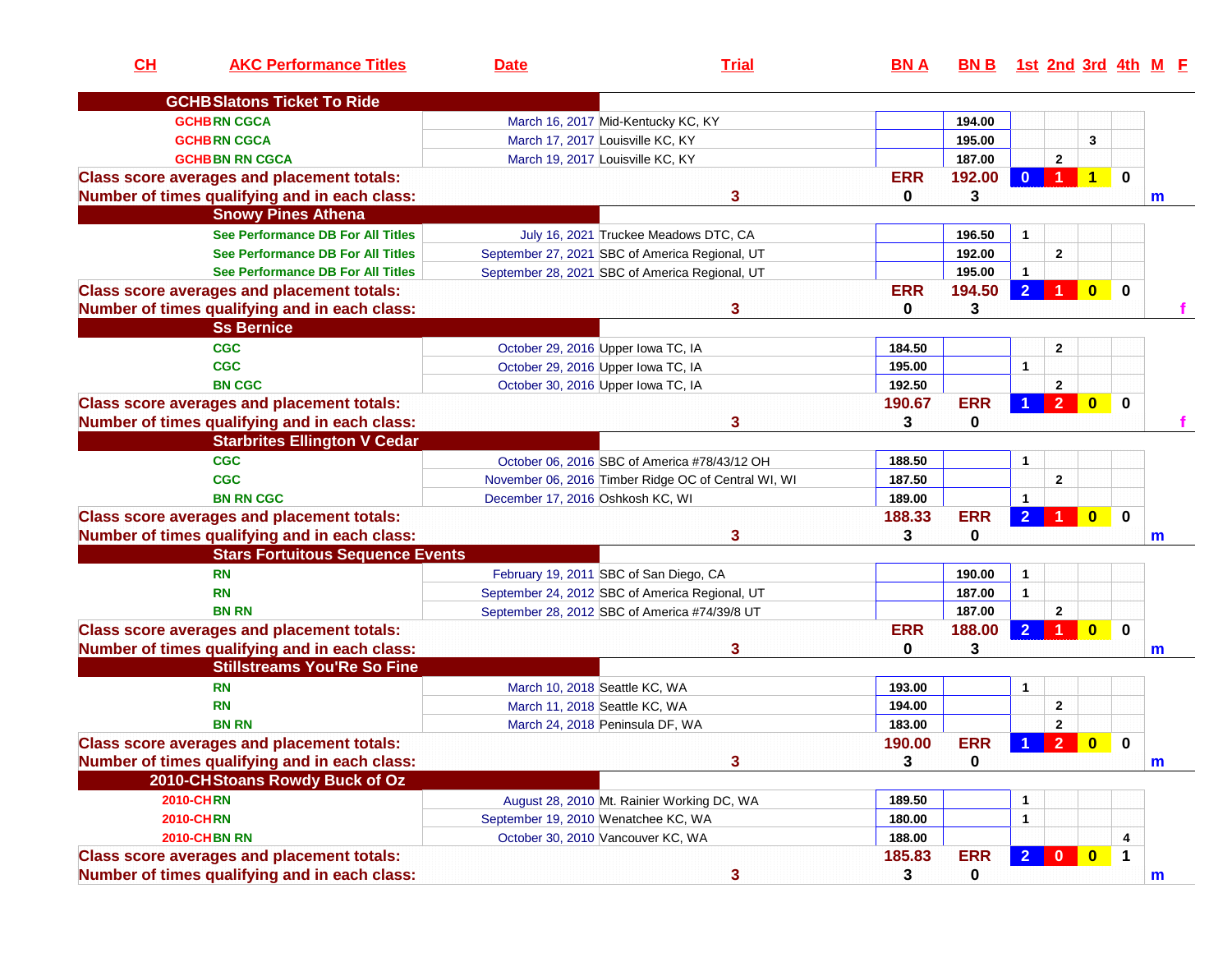| 2010-GCHStoans Rupert of Oz<br><b>2010-GCHRA</b><br>189.00<br>August 27, 2010 Mt. Rainier Working DC, WA<br>1<br>$\overline{2}$<br><b>2010-GCHRA</b><br>188.00<br>August 28, 2010 Mt. Rainier Working DC, WA<br>2010-GCHBN RA<br>191.00<br>3<br>August 29, 2010 Sammamish KC, WA<br><b>ERR</b><br>0<br><b>Class score averages and placement totals:</b><br>189.33<br>1<br>Number of times qualifying and in each class:<br>3<br>3<br>0<br><b>Stoans Vivaldi O'Vicdory</b><br>180.50<br>August 27, 2010 Mt. Rainier Working DC, WA<br>$\overline{2}$<br>186.00<br>$\mathbf{1}$<br>June 17, 2012 SBC of Puget Sound, WA<br><b>Class score averages and placement totals:</b><br>183.25<br><b>ERR</b><br>$\mathbf 0$<br>$\bf{0}$<br>Number of times qualifying and in each class:<br>$\mathbf{2}$<br>$\mathbf{2}$<br>0<br><b>Stoans Xena Anne De Peru</b><br>June 19, 2011 SBC of Puget Sound<br>175.00<br>$\mathbf{1}$<br>September 14, 2011 SBC of America Regional, NY<br>193.50<br>$\mathbf{1}$<br>January 21, 2012 Portland DOC, OR<br><b>BN RN</b><br>187.50<br><b>Class score averages and placement totals:</b><br><b>ERR</b><br>185.33<br>$\overline{2}$<br>$\bf{0}$<br>$\mathbf 0$<br>$\bf{0}$<br>Number of times qualifying and in each class:<br>0<br>3<br>3<br>2005-CHStoans Yum Yum of Mistihil<br><b>2005-CHRA</b><br>June 17, 2012 SBC of Puget Sound, WA<br>185.00<br>$\mathbf{1}$<br><b>Class score averages and placement totals:</b><br><b>ERR</b><br>185.00<br>$\blacktriangleleft$<br>$\mathbf{0}$<br>$\mathbf{0}$<br>$\bf{0}$<br>Number of times qualifying and in each class:<br>0<br>1<br><b>Summerlyns U R My Keb V Showme</b><br><b>RN CGC</b><br>January 10, 2015 North St. Louis County OTC, MO<br>188.00<br>$\mathbf{1}$<br><b>RN CGC</b><br>January 11, 2015 North St. Louis County OTC, MO<br>$\mathbf{1}$<br>191.00<br>$\overline{2}$<br><b>BN RN CGC</b><br>March 11, 2015 Mound City OTC, MO<br>191.00<br><b>Class score averages and placement totals:</b><br><b>ERR</b><br>$\overline{2}$<br>$\bf{0}$<br>190.00<br>$\bf{0}$<br>Number of times qualifying and in each class:<br>3<br>3<br>0<br>2012-CHSunkatanka Piute V Loramar<br>2012-CH<br>186.00<br>$\mathbf{2}$<br>April 25, 2014 SBC of Pacific Coast, CA<br><b>Class score averages and placement totals:</b><br><b>ERR</b><br>186.00<br>$\mathbf 0$<br>$\mathbf{0}$<br>$\mathbf{0}$<br>Number of times qualifying and in each class:<br>0<br>1<br><b>Swissmiss Shayna Snowflake</b><br><b>RN SIN SEN CGC TKA</b><br>October 25, 2019 Youngstown A-B TC, OH<br>192.00<br>$\overline{2}$<br>November 02, 2019 Cleveland All-Breed TC, OH<br><b>RA SIN SEN CGCA TKA</b><br>194.50<br>4<br>192.00<br>$\mathbf{2}$<br>November 30, 2019 Medina KC, OH<br><b>RA SIN SEN CGCA TKA</b><br>November 30, 2019 Medina KC, OH<br><b>RA SIN SEN CGCA TKA</b><br>190.00<br>4<br><b>Class score averages and placement totals:</b><br><b>ERR</b><br>192.13<br>$\mathbf{0}$<br>$\mathbf{2}$<br>$\mathbf{0}$<br>2 <sup>2</sup><br>Number of times qualifying and in each class:<br>0<br>4<br>$\overline{\mathbf{4}}$<br><b>Thunderhill Adelheid</b> | CH | <b>AKC Performance Titles</b> | <b>Date</b> | <b>Trial</b> | <b>BNA</b> | <b>BNB</b> |  |  | <u>1st 2nd 3rd 4th M F</u> |
|--------------------------------------------------------------------------------------------------------------------------------------------------------------------------------------------------------------------------------------------------------------------------------------------------------------------------------------------------------------------------------------------------------------------------------------------------------------------------------------------------------------------------------------------------------------------------------------------------------------------------------------------------------------------------------------------------------------------------------------------------------------------------------------------------------------------------------------------------------------------------------------------------------------------------------------------------------------------------------------------------------------------------------------------------------------------------------------------------------------------------------------------------------------------------------------------------------------------------------------------------------------------------------------------------------------------------------------------------------------------------------------------------------------------------------------------------------------------------------------------------------------------------------------------------------------------------------------------------------------------------------------------------------------------------------------------------------------------------------------------------------------------------------------------------------------------------------------------------------------------------------------------------------------------------------------------------------------------------------------------------------------------------------------------------------------------------------------------------------------------------------------------------------------------------------------------------------------------------------------------------------------------------------------------------------------------------------------------------------------------------------------------------------------------------------------------------------------------------------------------------------------------------------------------------------------------------------------------------------------------------------------------------------------------------------------------------------------------------------------------------------------------------------------------------------------------------------------------------------------------------------------------------------------------------------------------------------------------------------------------------------------------------------------------------------------------------------------------------------------------------------|----|-------------------------------|-------------|--------------|------------|------------|--|--|----------------------------|
|                                                                                                                                                                                                                                                                                                                                                                                                                                                                                                                                                                                                                                                                                                                                                                                                                                                                                                                                                                                                                                                                                                                                                                                                                                                                                                                                                                                                                                                                                                                                                                                                                                                                                                                                                                                                                                                                                                                                                                                                                                                                                                                                                                                                                                                                                                                                                                                                                                                                                                                                                                                                                                                                                                                                                                                                                                                                                                                                                                                                                                                                                                                                |    |                               |             |              |            |            |  |  |                            |
|                                                                                                                                                                                                                                                                                                                                                                                                                                                                                                                                                                                                                                                                                                                                                                                                                                                                                                                                                                                                                                                                                                                                                                                                                                                                                                                                                                                                                                                                                                                                                                                                                                                                                                                                                                                                                                                                                                                                                                                                                                                                                                                                                                                                                                                                                                                                                                                                                                                                                                                                                                                                                                                                                                                                                                                                                                                                                                                                                                                                                                                                                                                                |    |                               |             |              |            |            |  |  |                            |
|                                                                                                                                                                                                                                                                                                                                                                                                                                                                                                                                                                                                                                                                                                                                                                                                                                                                                                                                                                                                                                                                                                                                                                                                                                                                                                                                                                                                                                                                                                                                                                                                                                                                                                                                                                                                                                                                                                                                                                                                                                                                                                                                                                                                                                                                                                                                                                                                                                                                                                                                                                                                                                                                                                                                                                                                                                                                                                                                                                                                                                                                                                                                |    |                               |             |              |            |            |  |  |                            |
|                                                                                                                                                                                                                                                                                                                                                                                                                                                                                                                                                                                                                                                                                                                                                                                                                                                                                                                                                                                                                                                                                                                                                                                                                                                                                                                                                                                                                                                                                                                                                                                                                                                                                                                                                                                                                                                                                                                                                                                                                                                                                                                                                                                                                                                                                                                                                                                                                                                                                                                                                                                                                                                                                                                                                                                                                                                                                                                                                                                                                                                                                                                                |    |                               |             |              |            |            |  |  |                            |
|                                                                                                                                                                                                                                                                                                                                                                                                                                                                                                                                                                                                                                                                                                                                                                                                                                                                                                                                                                                                                                                                                                                                                                                                                                                                                                                                                                                                                                                                                                                                                                                                                                                                                                                                                                                                                                                                                                                                                                                                                                                                                                                                                                                                                                                                                                                                                                                                                                                                                                                                                                                                                                                                                                                                                                                                                                                                                                                                                                                                                                                                                                                                |    |                               |             |              |            |            |  |  |                            |
|                                                                                                                                                                                                                                                                                                                                                                                                                                                                                                                                                                                                                                                                                                                                                                                                                                                                                                                                                                                                                                                                                                                                                                                                                                                                                                                                                                                                                                                                                                                                                                                                                                                                                                                                                                                                                                                                                                                                                                                                                                                                                                                                                                                                                                                                                                                                                                                                                                                                                                                                                                                                                                                                                                                                                                                                                                                                                                                                                                                                                                                                                                                                |    |                               |             |              |            |            |  |  | $\mathsf{m}$               |
|                                                                                                                                                                                                                                                                                                                                                                                                                                                                                                                                                                                                                                                                                                                                                                                                                                                                                                                                                                                                                                                                                                                                                                                                                                                                                                                                                                                                                                                                                                                                                                                                                                                                                                                                                                                                                                                                                                                                                                                                                                                                                                                                                                                                                                                                                                                                                                                                                                                                                                                                                                                                                                                                                                                                                                                                                                                                                                                                                                                                                                                                                                                                |    |                               |             |              |            |            |  |  |                            |
|                                                                                                                                                                                                                                                                                                                                                                                                                                                                                                                                                                                                                                                                                                                                                                                                                                                                                                                                                                                                                                                                                                                                                                                                                                                                                                                                                                                                                                                                                                                                                                                                                                                                                                                                                                                                                                                                                                                                                                                                                                                                                                                                                                                                                                                                                                                                                                                                                                                                                                                                                                                                                                                                                                                                                                                                                                                                                                                                                                                                                                                                                                                                |    |                               |             |              |            |            |  |  |                            |
|                                                                                                                                                                                                                                                                                                                                                                                                                                                                                                                                                                                                                                                                                                                                                                                                                                                                                                                                                                                                                                                                                                                                                                                                                                                                                                                                                                                                                                                                                                                                                                                                                                                                                                                                                                                                                                                                                                                                                                                                                                                                                                                                                                                                                                                                                                                                                                                                                                                                                                                                                                                                                                                                                                                                                                                                                                                                                                                                                                                                                                                                                                                                |    |                               |             |              |            |            |  |  |                            |
|                                                                                                                                                                                                                                                                                                                                                                                                                                                                                                                                                                                                                                                                                                                                                                                                                                                                                                                                                                                                                                                                                                                                                                                                                                                                                                                                                                                                                                                                                                                                                                                                                                                                                                                                                                                                                                                                                                                                                                                                                                                                                                                                                                                                                                                                                                                                                                                                                                                                                                                                                                                                                                                                                                                                                                                                                                                                                                                                                                                                                                                                                                                                |    |                               |             |              |            |            |  |  |                            |
|                                                                                                                                                                                                                                                                                                                                                                                                                                                                                                                                                                                                                                                                                                                                                                                                                                                                                                                                                                                                                                                                                                                                                                                                                                                                                                                                                                                                                                                                                                                                                                                                                                                                                                                                                                                                                                                                                                                                                                                                                                                                                                                                                                                                                                                                                                                                                                                                                                                                                                                                                                                                                                                                                                                                                                                                                                                                                                                                                                                                                                                                                                                                |    |                               |             |              |            |            |  |  | m                          |
|                                                                                                                                                                                                                                                                                                                                                                                                                                                                                                                                                                                                                                                                                                                                                                                                                                                                                                                                                                                                                                                                                                                                                                                                                                                                                                                                                                                                                                                                                                                                                                                                                                                                                                                                                                                                                                                                                                                                                                                                                                                                                                                                                                                                                                                                                                                                                                                                                                                                                                                                                                                                                                                                                                                                                                                                                                                                                                                                                                                                                                                                                                                                |    |                               |             |              |            |            |  |  |                            |
|                                                                                                                                                                                                                                                                                                                                                                                                                                                                                                                                                                                                                                                                                                                                                                                                                                                                                                                                                                                                                                                                                                                                                                                                                                                                                                                                                                                                                                                                                                                                                                                                                                                                                                                                                                                                                                                                                                                                                                                                                                                                                                                                                                                                                                                                                                                                                                                                                                                                                                                                                                                                                                                                                                                                                                                                                                                                                                                                                                                                                                                                                                                                |    |                               |             |              |            |            |  |  |                            |
|                                                                                                                                                                                                                                                                                                                                                                                                                                                                                                                                                                                                                                                                                                                                                                                                                                                                                                                                                                                                                                                                                                                                                                                                                                                                                                                                                                                                                                                                                                                                                                                                                                                                                                                                                                                                                                                                                                                                                                                                                                                                                                                                                                                                                                                                                                                                                                                                                                                                                                                                                                                                                                                                                                                                                                                                                                                                                                                                                                                                                                                                                                                                |    |                               |             |              |            |            |  |  |                            |
|                                                                                                                                                                                                                                                                                                                                                                                                                                                                                                                                                                                                                                                                                                                                                                                                                                                                                                                                                                                                                                                                                                                                                                                                                                                                                                                                                                                                                                                                                                                                                                                                                                                                                                                                                                                                                                                                                                                                                                                                                                                                                                                                                                                                                                                                                                                                                                                                                                                                                                                                                                                                                                                                                                                                                                                                                                                                                                                                                                                                                                                                                                                                |    |                               |             |              |            |            |  |  |                            |
|                                                                                                                                                                                                                                                                                                                                                                                                                                                                                                                                                                                                                                                                                                                                                                                                                                                                                                                                                                                                                                                                                                                                                                                                                                                                                                                                                                                                                                                                                                                                                                                                                                                                                                                                                                                                                                                                                                                                                                                                                                                                                                                                                                                                                                                                                                                                                                                                                                                                                                                                                                                                                                                                                                                                                                                                                                                                                                                                                                                                                                                                                                                                |    |                               |             |              |            |            |  |  |                            |
|                                                                                                                                                                                                                                                                                                                                                                                                                                                                                                                                                                                                                                                                                                                                                                                                                                                                                                                                                                                                                                                                                                                                                                                                                                                                                                                                                                                                                                                                                                                                                                                                                                                                                                                                                                                                                                                                                                                                                                                                                                                                                                                                                                                                                                                                                                                                                                                                                                                                                                                                                                                                                                                                                                                                                                                                                                                                                                                                                                                                                                                                                                                                |    |                               |             |              |            |            |  |  |                            |
|                                                                                                                                                                                                                                                                                                                                                                                                                                                                                                                                                                                                                                                                                                                                                                                                                                                                                                                                                                                                                                                                                                                                                                                                                                                                                                                                                                                                                                                                                                                                                                                                                                                                                                                                                                                                                                                                                                                                                                                                                                                                                                                                                                                                                                                                                                                                                                                                                                                                                                                                                                                                                                                                                                                                                                                                                                                                                                                                                                                                                                                                                                                                |    |                               |             |              |            |            |  |  |                            |
|                                                                                                                                                                                                                                                                                                                                                                                                                                                                                                                                                                                                                                                                                                                                                                                                                                                                                                                                                                                                                                                                                                                                                                                                                                                                                                                                                                                                                                                                                                                                                                                                                                                                                                                                                                                                                                                                                                                                                                                                                                                                                                                                                                                                                                                                                                                                                                                                                                                                                                                                                                                                                                                                                                                                                                                                                                                                                                                                                                                                                                                                                                                                |    |                               |             |              |            |            |  |  |                            |
|                                                                                                                                                                                                                                                                                                                                                                                                                                                                                                                                                                                                                                                                                                                                                                                                                                                                                                                                                                                                                                                                                                                                                                                                                                                                                                                                                                                                                                                                                                                                                                                                                                                                                                                                                                                                                                                                                                                                                                                                                                                                                                                                                                                                                                                                                                                                                                                                                                                                                                                                                                                                                                                                                                                                                                                                                                                                                                                                                                                                                                                                                                                                |    |                               |             |              |            |            |  |  |                            |
|                                                                                                                                                                                                                                                                                                                                                                                                                                                                                                                                                                                                                                                                                                                                                                                                                                                                                                                                                                                                                                                                                                                                                                                                                                                                                                                                                                                                                                                                                                                                                                                                                                                                                                                                                                                                                                                                                                                                                                                                                                                                                                                                                                                                                                                                                                                                                                                                                                                                                                                                                                                                                                                                                                                                                                                                                                                                                                                                                                                                                                                                                                                                |    |                               |             |              |            |            |  |  |                            |
|                                                                                                                                                                                                                                                                                                                                                                                                                                                                                                                                                                                                                                                                                                                                                                                                                                                                                                                                                                                                                                                                                                                                                                                                                                                                                                                                                                                                                                                                                                                                                                                                                                                                                                                                                                                                                                                                                                                                                                                                                                                                                                                                                                                                                                                                                                                                                                                                                                                                                                                                                                                                                                                                                                                                                                                                                                                                                                                                                                                                                                                                                                                                |    |                               |             |              |            |            |  |  |                            |
|                                                                                                                                                                                                                                                                                                                                                                                                                                                                                                                                                                                                                                                                                                                                                                                                                                                                                                                                                                                                                                                                                                                                                                                                                                                                                                                                                                                                                                                                                                                                                                                                                                                                                                                                                                                                                                                                                                                                                                                                                                                                                                                                                                                                                                                                                                                                                                                                                                                                                                                                                                                                                                                                                                                                                                                                                                                                                                                                                                                                                                                                                                                                |    |                               |             |              |            |            |  |  |                            |
|                                                                                                                                                                                                                                                                                                                                                                                                                                                                                                                                                                                                                                                                                                                                                                                                                                                                                                                                                                                                                                                                                                                                                                                                                                                                                                                                                                                                                                                                                                                                                                                                                                                                                                                                                                                                                                                                                                                                                                                                                                                                                                                                                                                                                                                                                                                                                                                                                                                                                                                                                                                                                                                                                                                                                                                                                                                                                                                                                                                                                                                                                                                                |    |                               |             |              |            |            |  |  |                            |
|                                                                                                                                                                                                                                                                                                                                                                                                                                                                                                                                                                                                                                                                                                                                                                                                                                                                                                                                                                                                                                                                                                                                                                                                                                                                                                                                                                                                                                                                                                                                                                                                                                                                                                                                                                                                                                                                                                                                                                                                                                                                                                                                                                                                                                                                                                                                                                                                                                                                                                                                                                                                                                                                                                                                                                                                                                                                                                                                                                                                                                                                                                                                |    |                               |             |              |            |            |  |  |                            |
|                                                                                                                                                                                                                                                                                                                                                                                                                                                                                                                                                                                                                                                                                                                                                                                                                                                                                                                                                                                                                                                                                                                                                                                                                                                                                                                                                                                                                                                                                                                                                                                                                                                                                                                                                                                                                                                                                                                                                                                                                                                                                                                                                                                                                                                                                                                                                                                                                                                                                                                                                                                                                                                                                                                                                                                                                                                                                                                                                                                                                                                                                                                                |    |                               |             |              |            |            |  |  |                            |
|                                                                                                                                                                                                                                                                                                                                                                                                                                                                                                                                                                                                                                                                                                                                                                                                                                                                                                                                                                                                                                                                                                                                                                                                                                                                                                                                                                                                                                                                                                                                                                                                                                                                                                                                                                                                                                                                                                                                                                                                                                                                                                                                                                                                                                                                                                                                                                                                                                                                                                                                                                                                                                                                                                                                                                                                                                                                                                                                                                                                                                                                                                                                |    |                               |             |              |            |            |  |  |                            |
|                                                                                                                                                                                                                                                                                                                                                                                                                                                                                                                                                                                                                                                                                                                                                                                                                                                                                                                                                                                                                                                                                                                                                                                                                                                                                                                                                                                                                                                                                                                                                                                                                                                                                                                                                                                                                                                                                                                                                                                                                                                                                                                                                                                                                                                                                                                                                                                                                                                                                                                                                                                                                                                                                                                                                                                                                                                                                                                                                                                                                                                                                                                                |    |                               |             |              |            |            |  |  |                            |
|                                                                                                                                                                                                                                                                                                                                                                                                                                                                                                                                                                                                                                                                                                                                                                                                                                                                                                                                                                                                                                                                                                                                                                                                                                                                                                                                                                                                                                                                                                                                                                                                                                                                                                                                                                                                                                                                                                                                                                                                                                                                                                                                                                                                                                                                                                                                                                                                                                                                                                                                                                                                                                                                                                                                                                                                                                                                                                                                                                                                                                                                                                                                |    |                               |             |              |            |            |  |  |                            |
|                                                                                                                                                                                                                                                                                                                                                                                                                                                                                                                                                                                                                                                                                                                                                                                                                                                                                                                                                                                                                                                                                                                                                                                                                                                                                                                                                                                                                                                                                                                                                                                                                                                                                                                                                                                                                                                                                                                                                                                                                                                                                                                                                                                                                                                                                                                                                                                                                                                                                                                                                                                                                                                                                                                                                                                                                                                                                                                                                                                                                                                                                                                                |    |                               |             |              |            |            |  |  |                            |
|                                                                                                                                                                                                                                                                                                                                                                                                                                                                                                                                                                                                                                                                                                                                                                                                                                                                                                                                                                                                                                                                                                                                                                                                                                                                                                                                                                                                                                                                                                                                                                                                                                                                                                                                                                                                                                                                                                                                                                                                                                                                                                                                                                                                                                                                                                                                                                                                                                                                                                                                                                                                                                                                                                                                                                                                                                                                                                                                                                                                                                                                                                                                |    |                               |             |              |            |            |  |  | $\mathsf{m}$               |
|                                                                                                                                                                                                                                                                                                                                                                                                                                                                                                                                                                                                                                                                                                                                                                                                                                                                                                                                                                                                                                                                                                                                                                                                                                                                                                                                                                                                                                                                                                                                                                                                                                                                                                                                                                                                                                                                                                                                                                                                                                                                                                                                                                                                                                                                                                                                                                                                                                                                                                                                                                                                                                                                                                                                                                                                                                                                                                                                                                                                                                                                                                                                |    |                               |             |              |            |            |  |  |                            |
|                                                                                                                                                                                                                                                                                                                                                                                                                                                                                                                                                                                                                                                                                                                                                                                                                                                                                                                                                                                                                                                                                                                                                                                                                                                                                                                                                                                                                                                                                                                                                                                                                                                                                                                                                                                                                                                                                                                                                                                                                                                                                                                                                                                                                                                                                                                                                                                                                                                                                                                                                                                                                                                                                                                                                                                                                                                                                                                                                                                                                                                                                                                                |    |                               |             |              |            |            |  |  |                            |
|                                                                                                                                                                                                                                                                                                                                                                                                                                                                                                                                                                                                                                                                                                                                                                                                                                                                                                                                                                                                                                                                                                                                                                                                                                                                                                                                                                                                                                                                                                                                                                                                                                                                                                                                                                                                                                                                                                                                                                                                                                                                                                                                                                                                                                                                                                                                                                                                                                                                                                                                                                                                                                                                                                                                                                                                                                                                                                                                                                                                                                                                                                                                |    |                               |             |              |            |            |  |  |                            |
|                                                                                                                                                                                                                                                                                                                                                                                                                                                                                                                                                                                                                                                                                                                                                                                                                                                                                                                                                                                                                                                                                                                                                                                                                                                                                                                                                                                                                                                                                                                                                                                                                                                                                                                                                                                                                                                                                                                                                                                                                                                                                                                                                                                                                                                                                                                                                                                                                                                                                                                                                                                                                                                                                                                                                                                                                                                                                                                                                                                                                                                                                                                                |    |                               |             |              |            |            |  |  |                            |
|                                                                                                                                                                                                                                                                                                                                                                                                                                                                                                                                                                                                                                                                                                                                                                                                                                                                                                                                                                                                                                                                                                                                                                                                                                                                                                                                                                                                                                                                                                                                                                                                                                                                                                                                                                                                                                                                                                                                                                                                                                                                                                                                                                                                                                                                                                                                                                                                                                                                                                                                                                                                                                                                                                                                                                                                                                                                                                                                                                                                                                                                                                                                |    |                               |             |              |            |            |  |  |                            |
|                                                                                                                                                                                                                                                                                                                                                                                                                                                                                                                                                                                                                                                                                                                                                                                                                                                                                                                                                                                                                                                                                                                                                                                                                                                                                                                                                                                                                                                                                                                                                                                                                                                                                                                                                                                                                                                                                                                                                                                                                                                                                                                                                                                                                                                                                                                                                                                                                                                                                                                                                                                                                                                                                                                                                                                                                                                                                                                                                                                                                                                                                                                                |    |                               |             |              |            |            |  |  |                            |
|                                                                                                                                                                                                                                                                                                                                                                                                                                                                                                                                                                                                                                                                                                                                                                                                                                                                                                                                                                                                                                                                                                                                                                                                                                                                                                                                                                                                                                                                                                                                                                                                                                                                                                                                                                                                                                                                                                                                                                                                                                                                                                                                                                                                                                                                                                                                                                                                                                                                                                                                                                                                                                                                                                                                                                                                                                                                                                                                                                                                                                                                                                                                |    |                               |             |              |            |            |  |  | f.                         |
|                                                                                                                                                                                                                                                                                                                                                                                                                                                                                                                                                                                                                                                                                                                                                                                                                                                                                                                                                                                                                                                                                                                                                                                                                                                                                                                                                                                                                                                                                                                                                                                                                                                                                                                                                                                                                                                                                                                                                                                                                                                                                                                                                                                                                                                                                                                                                                                                                                                                                                                                                                                                                                                                                                                                                                                                                                                                                                                                                                                                                                                                                                                                |    |                               |             |              |            |            |  |  |                            |
| April 29, 2011 SBC of Pacific Coast, CA                                                                                                                                                                                                                                                                                                                                                                                                                                                                                                                                                                                                                                                                                                                                                                                                                                                                                                                                                                                                                                                                                                                                                                                                                                                                                                                                                                                                                                                                                                                                                                                                                                                                                                                                                                                                                                                                                                                                                                                                                                                                                                                                                                                                                                                                                                                                                                                                                                                                                                                                                                                                                                                                                                                                                                                                                                                                                                                                                                                                                                                                                        |    |                               |             |              |            | 183.00     |  |  |                            |
| <b>Class score averages and placement totals:</b><br><b>ERR</b><br>183.00<br>$\mathbf{0}$<br>-1                                                                                                                                                                                                                                                                                                                                                                                                                                                                                                                                                                                                                                                                                                                                                                                                                                                                                                                                                                                                                                                                                                                                                                                                                                                                                                                                                                                                                                                                                                                                                                                                                                                                                                                                                                                                                                                                                                                                                                                                                                                                                                                                                                                                                                                                                                                                                                                                                                                                                                                                                                                                                                                                                                                                                                                                                                                                                                                                                                                                                                |    |                               |             |              |            |            |  |  |                            |
| Number of times qualifying and in each class:<br>1<br>0<br>1                                                                                                                                                                                                                                                                                                                                                                                                                                                                                                                                                                                                                                                                                                                                                                                                                                                                                                                                                                                                                                                                                                                                                                                                                                                                                                                                                                                                                                                                                                                                                                                                                                                                                                                                                                                                                                                                                                                                                                                                                                                                                                                                                                                                                                                                                                                                                                                                                                                                                                                                                                                                                                                                                                                                                                                                                                                                                                                                                                                                                                                                   |    |                               |             |              |            |            |  |  |                            |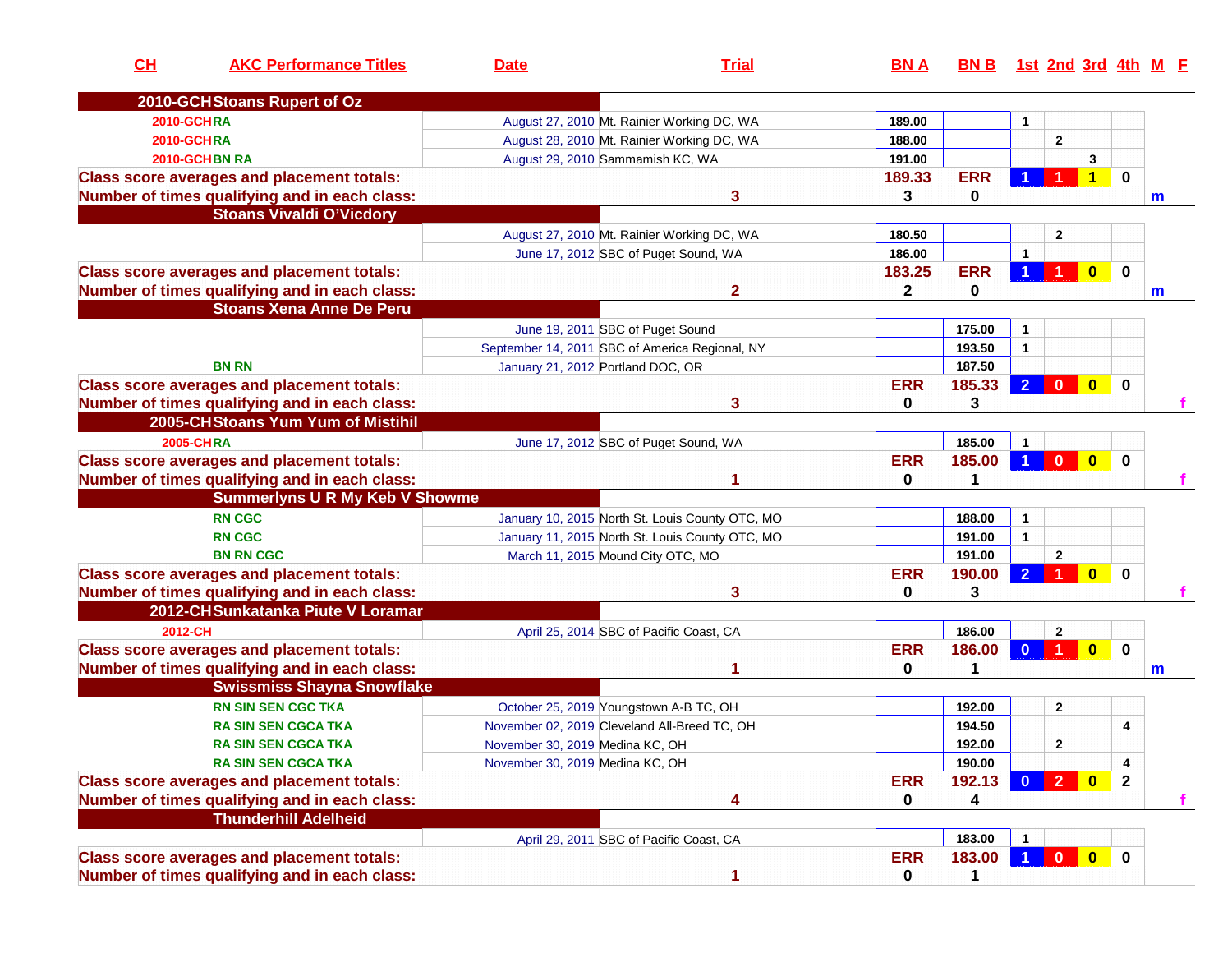| CH      | <b>AKC Performance Titles</b>                     | <b>Date</b>                                    | <b>Trial</b>                                      | <b>BNA</b>   | <u>BN B</u> |                |                |                |                  | <u>1st 2nd 3rd 4th M F</u> |
|---------|---------------------------------------------------|------------------------------------------------|---------------------------------------------------|--------------|-------------|----------------|----------------|----------------|------------------|----------------------------|
|         | 2012-CHTrademarks Aphrodite V Kashi               |                                                |                                                   |              |             |                |                |                |                  |                            |
| 2012-CH |                                                   | March 23, 2013 CDTC of Flint, MI               |                                                   | 191.00       |             |                | $\mathbf{2}$   |                |                  |                            |
| 2012-CH |                                                   | March 24, 2013 CDTC of Flint, MI               |                                                   | 190.50       |             | $\mathbf{1}$   |                |                |                  |                            |
|         | <b>2012-CHBN</b>                                  |                                                | April 27, 2013 Progressive DT of Wayne County, MI |              | 178.00      |                |                | 3              |                  |                            |
|         | <b>Class score averages and placement totals:</b> |                                                |                                                   | 190.75       | 178.00      |                |                | 1              | $\bf{0}$         |                            |
|         | Number of times qualifying and in each class:     |                                                | 3                                                 | $\mathbf{2}$ | 1           |                |                |                |                  |                            |
|         | <b>Twin Hickorys Jokers 'R Wild</b>               |                                                |                                                   |              |             |                |                |                |                  |                            |
|         |                                                   | January 16, 2021 Oshkosh KC, WI                |                                                   |              | 193.50      |                |                |                | 4                |                            |
|         |                                                   | January 17, 2021 Oshkosh KC, WI                |                                                   |              | 186.50      |                |                |                |                  |                            |
|         | <b>BN</b>                                         | March 13, 2021 K-9 OTC of Menomonee Falls, WI  |                                                   |              | 189.00      |                |                |                |                  |                            |
|         | <b>Class score averages and placement totals:</b> |                                                |                                                   | <b>ERR</b>   | 189.67      | $\mathbf{0}$   | $\mathbf{0}$   | $\bullet$      | $\mathbf 1$      |                            |
|         | Number of times qualifying and in each class:     |                                                | 3                                                 | 0            | 3           |                |                |                |                  | $\mathsf{m}$               |
|         | 2013-CHUItama Thules Peter Piper of Royalty       |                                                |                                                   |              |             |                |                |                |                  |                            |
| 2013-CH |                                                   | May 09, 2014 Holyoke KC, MA                    |                                                   |              | 196.00      | -1             |                |                |                  |                            |
|         | <b>Class score averages and placement totals:</b> |                                                |                                                   | <b>ERR</b>   | 196.00      |                | $\bf{0}$       | $\bullet$      | $\mathbf 0$      |                            |
|         | Number of times qualifying and in each class:     |                                                |                                                   | 0            | 1           |                |                |                |                  | m                          |
|         | 2011-GCHVicdorys Pretty In Pink Diamonds          |                                                |                                                   |              |             |                |                |                |                  |                            |
|         | <b>2011-GCHRN</b>                                 | September 16, 2011 SBC of America #73/38/7, NY |                                                   |              | 187.00      | $\mathbf{1}$   |                |                |                  |                            |
|         | <b>2011-GCHRN</b>                                 | January 18, 2012 Mount Rainier WDC, OR         |                                                   | 185.50       |             |                | $\overline{2}$ |                |                  |                            |
|         | 2011-GCHBN RN                                     | January 19, 2012 Tualatin KC, OR               |                                                   | 185.50       |             |                |                |                |                  |                            |
|         | 2011-GCHBN RN                                     | February 05, 2012 SBC of Puget Sound, WA       |                                                   | 187.00       |             | $\mathbf{1}$   |                |                |                  |                            |
|         | <b>Class score averages and placement totals:</b> |                                                |                                                   | 186.00       | 187.00      | $\overline{2}$ |                | $\bf{0}$       | $\bf{0}$         |                            |
|         | Number of times qualifying and in each class:     |                                                | 4                                                 | 3            | 1           |                |                |                |                  |                            |
|         | <b>CHVicdorys Vixen</b>                           |                                                |                                                   |              |             |                |                |                |                  |                            |
|         | <b>CHRN CGC</b>                                   | August 11, 2017 SBC of Puget Sound, WA         |                                                   | 180.50       |             | 1              |                |                |                  |                            |
|         | <b>CHRN CGC</b>                                   | October 20, 2017 Wenatchee KC, WA              |                                                   | 181.00       |             | 1              |                |                |                  |                            |
|         | <b>CHBN RN CGC</b>                                | October 21, 2017 Wenatchee KC, WA              |                                                   | 183.00       |             | $\mathbf{1}$   |                |                |                  |                            |
|         | <b>Class score averages and placement totals:</b> |                                                |                                                   | 181.50       | <b>ERR</b>  | 3 <sup>2</sup> | $\mathbf{0}$   | $\mathbf{0}$   | $\bf{0}$         |                            |
|         | Number of times qualifying and in each class:     |                                                | 3                                                 | 3            | 0           |                |                |                |                  |                            |
|         | <b>West Winds Eyes on Stargazing Molly</b>        |                                                |                                                   |              |             |                |                |                |                  |                            |
|         | <b>RN</b>                                         | May 31, 2014 Toledo KC, OH                     |                                                   | 182.50       |             |                | $\overline{2}$ |                |                  |                            |
|         | <b>Class score averages and placement totals:</b> |                                                |                                                   | 182.50       | <b>ERR</b>  | $\mathbf{0}$   | 1              | $\bf{0}$       | $\bf{0}$         |                            |
|         | Number of times qualifying and in each class:     |                                                |                                                   | 1            | $\bf{0}$    |                |                |                |                  |                            |
|         | <b>Wild Turkey American Legend</b>                |                                                |                                                   |              |             |                |                |                |                  |                            |
|         |                                                   | August 28, 2020 St. Clairville Ohio KC, OH     |                                                   |              | 190.50      |                |                | 3              |                  |                            |
|         |                                                   | August 28, 2020 St. Clairville Ohio KC, OH     |                                                   |              | 190.50      | $\mathbf{1}$   |                |                |                  |                            |
|         | <b>BN</b>                                         | August 29, 2020 Fort Steuben KA, OH            |                                                   |              | 187.50      |                |                | 3              |                  |                            |
|         | <b>Class score averages and placement totals:</b> |                                                |                                                   | <b>ERR</b>   | 189.50      |                | $\mathbf{0}$   | $\overline{2}$ | $\boldsymbol{0}$ |                            |
|         | Number of times qualifying and in each class:     |                                                | 3                                                 | 0            | 3           |                |                |                |                  |                            |
|         | <b>Wild Turkey American Pie</b>                   |                                                |                                                   |              |             |                |                |                |                  | $\mathbf{m}$               |
|         |                                                   |                                                |                                                   |              |             |                |                |                |                  |                            |
|         |                                                   | August 07, 2021 DTC of Salinas Valley, CA      |                                                   |              | 197.00      |                |                |                |                  |                            |
|         |                                                   | September 27, 2021 SBC of America Regional, UT |                                                   |              | 196.50      |                |                |                |                  |                            |